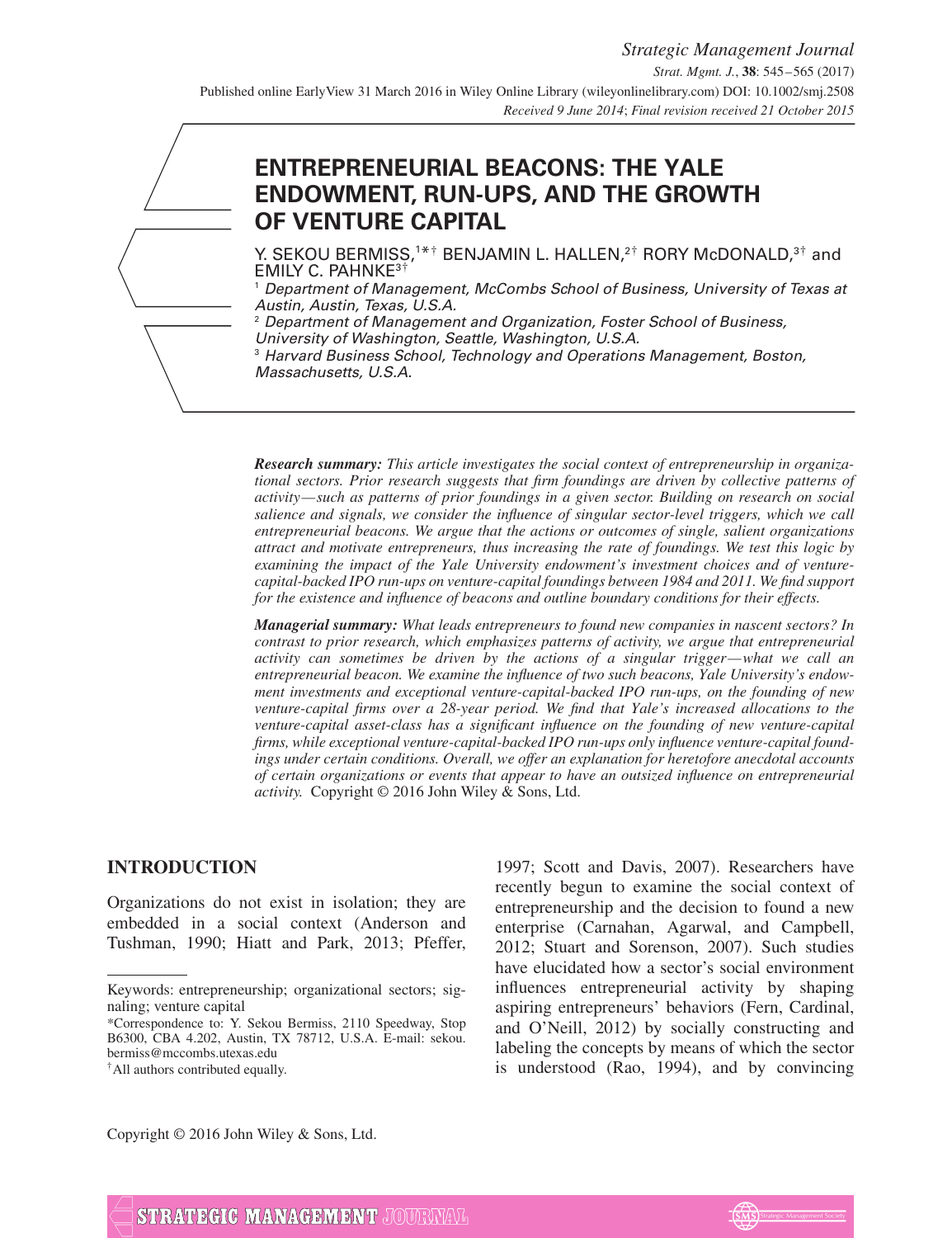key audiences (customers, investors, and alliance partners) to support entrepreneurship (Aldrich and Fiol, 1994; Diestre and Rajagopalan, 2012; York and Lenox, 2013). But which aspect of the social environment matters most for the entrepreneurial process?

From a theoretical standpoint, existing work has been surprisingly consistent about linking entrepreneurial activity to *collective patterns* of activity in the environment. One set of collective patterns, *patterns of foundings and density*, has generated the argument that prior foundings in a sector encourage subsequent foundings (Agarwal and Tripsas, 2008; Carroll and Hannan, 2000). According to organizational ecology, the accumulation of enterprises (an increase in density) provides aspiring entrepreneurs a template that helps them explain the organizational form's function and importance to employees and potential customers (Barron, 1999). Accumulation also indicates that a sector is legitimate and offers a "fertile niche" for further activity (Baum and Singh, 1994; Singh and Lumsden, 1990), making it easier to assemble the resources to found a firm (Carroll and Khessina, 2005).

A parallel body of research argues that foundings are encouraged by *patterns of support* from influential stakeholders in related sectors. When institutional investors and legislators support a particular sector, the entire sector becomes more legitimate and conducive to entrepreneurial activity (Audia, Freeman, and Reynolds, 2006; Bruton *et al.*, 2010; Moore *et al.*, 2012). For example, Greve, Pozner, and Rao (2006) found that in U.S. counties with many influential nonprofit organizations, new LPFM radio stations (a related noncommercial sector) proliferated. Similarly, Hiatt, Sine, and Tolbert (2009) showed that foundings of nonalcoholic soft-drink producers were higher in states with numerous members of the Woman's Christian Temperance Union and the American Medical Association; these influential actors created a social environment hostile to alcohol and welcoming to soft-drink producers.

Also consistent with these arguments, researchers studying *patterns of institutional activism* have described how the activities of pioneers and activists within a sector encourage entrepreneurial activity. Collectively, these groups establish the social artifacts, beliefs, identities, and infrastructures that make a sector amenable to entrepreneurship (Navis and Glynn, 2010; Raffaelli, 2015; Sine and Lee, 2009; Wry, Lounsbury, and Glynn, 2011; Wry, Lounsbury, and Jennings, 2014). For example, Weber, Heinze, and DeSoucey (2008) showed that shared cultural codes articulated by a coalition of activists in the grass-fed-meat-and-dairy industry helped convey the sector's importance and stimulate entry by new producers.

Overall, these studies offer a compelling and consistent explanation of how a sector's social environment makes it conducive to entrepreneurial foundings. They argue that a sector's collective pattern of vigorous activity (prior foundings, influential support, or activism) promotes awareness of the possibility of further foundings and persuasively establishes the legitimacy of entrepreneurial activity (Aldrich and Fiol, 1994). In other words, these various forms of collective patterns serve as signals (Spence, 1974) that influence the behavior of entrepreneurs and their supporters.

Despite the elegance of this characterization, anecdotal accounts indicate that entrepreneurs are often influenced less by collective patterns than by *singular triggers*. For example, few Internet companies existed before Netscape's IPO in 1995, but many new Internet ventures formed rapidly thereafter (Goldfarb, Kirsch, and Miller, 2007). Similarly, given Sequoia Capital's reputation for supporting "niches that blossom" (Southwick, 2001: 73), entrepreneurs and their backers pay close attention when this storied venture-capital firm makes a bet in a new technology sector. In both cases, entrepreneurs appear to be influenced more by singular triggers than by collective patterns.

This article offers an alternative conceptualization of how a sector's social environment influences new foundings. Drawing on research on signaling and social salience, we argue that singular triggers attract entrepreneurs and their supporters to specific sectors. We call these salient triggers *entrepreneurial beacons*, and identify two distinct types. An *endorsing beacon* is a singular organization that observes and monitors several sectors closely, actively supports a carefully selected subset, and is perceived as having exceptional insight into opportunities within sectors. Due to its unique standing, when it provides greater support to entrepreneurial firms, its actions raise awareness of the entire sector, not just the supported firm, and signals the sector's viability to others. A *demonstrating beacon*, by contrast, is an organization within a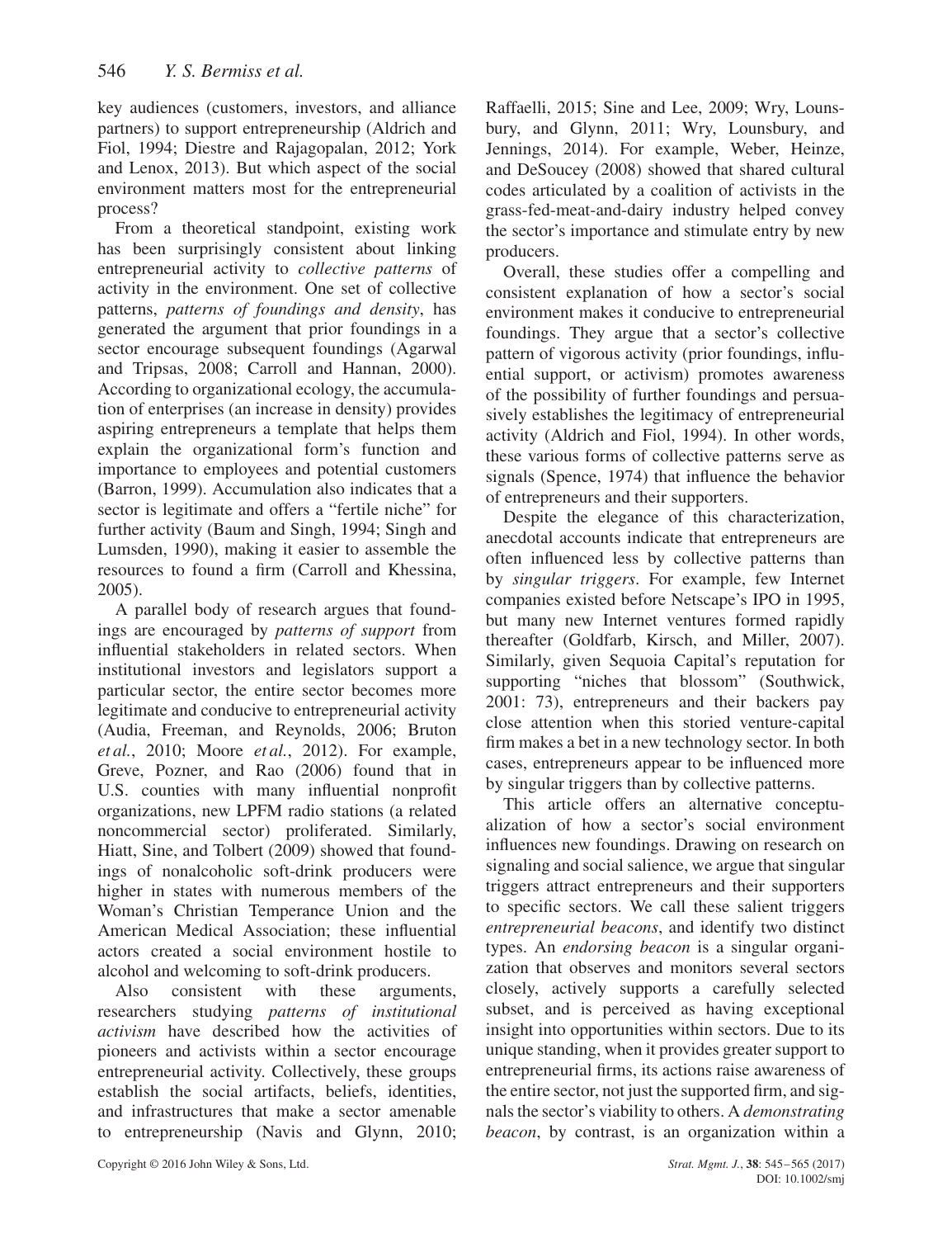given sector that has a salient and favorable outcome event that signals the sector's attractiveness.

Our empirical context is the U.S. venture-capital sector where the focal entrepreneurs are venture capitalists. Adopting a multimethod approach (Edmondson and McManus, 2007), we test the logic of our theory of entrepreneurial beacons using longitudinal data on new venture-capital firm foundings in the 1984–2011 period, profiles of early venture capitalists, and field interviews with present-day venture-capital founders. To test our concept of endorsing beacons, we show that support from Yale University's vaunted endowment for the venture-capital sector has a positive impact on the founding of new venture-capital firms that surpasses the impact of other elite endowments' collective support. To test our concept of demonstrating beacons, we examine venture-capital-backed enterprises whose IPOs experience a dramatic increase in stock price.

# **THEORY AND HYPOTHESES**

Past research has asserted that collective patterns of activity alert entrepreneurs to a given sector and enhance its legitimacy, leading to increased foundings (Hiatt *et al.*, 2009; Rao, 2004). But many anecdotal accounts of founding decisions are difficult to reconcile with this logic (Livingston, 2007). The Netscape and Sequoia Capital examples both suggest a different dynamic, based on the influence of singular triggers, and a compelling body of cognition research identifies singular triggers as key motivators of attention and action (Fiske and Taylor, 1991). Accordingly, we argue that certain organizations—due to their unique characteristics and via their actions—shape the entrepreneurial process.

# **Entrepreneurial beacons: signals and salience in a social context**

We define an entrepreneurial beacon as a single organization that attracts widespread attention due to its social salience, and that signals the prospects for entrepreneurship within a sector it occupies or supports. Its actions are interpreted as signals of viability, and viability, in turn, constitutes both a resource component (resources will be available to new entrants) and an opportunity component (new entrants will have opportunities to prosper). Because an entrepreneurial beacon is socially salient, its signals are conspicuous to the degree that "all eyes have a single target" (Fiske and Taylor, 1991: 248); it captures the near-universal attention of audiences in and around the sector.

By definition, an entrepreneurial beacon's actions must be perceived as a credible signal of the sector's potential for entrepreneurship. When information is limited and asymmetrically distributed, signals that are correlated with otherwise unobservable qualities reassure market participants about purchasing a product (Podolny, 1993; Spence, 1974), forming an alliance (Pollock and Gulati, 2007), enacting a competitive move (Chen *et al.*, 2010), or supporting a new enterprise (Stuart, Hoang, and Hybels, 1999). Such signals may be persuasive to would-be entrepreneurs and supporters when uncertainty prevails about the prospects for entrepreneurship due to uncertain demand in the sector or competition. Prior research suggests, however, that a signal's impact is limited to audiences that are attentive to it (Greve, 2008), which is why social salience matters.

An organization possesses social salience to the extent that it stands out relative to other organizations in the environment (Fiske and Taylor, 1991). One driver of salience is *contextual novelty*; novel, unanticipated, and extreme properties or behaviors elicit more attention than their more mundane counterparts (Haunschild and Miner, 1997; Hoffman and Ocasio, 2001; Rindova, Pollock, and Hayward, 2006). Another driver is *vividness*: audiences attend more closely to phenomena (exemplars) whose public representations are clear, concrete, and amenable to succinct and vivid description (Nigam and Ocasio, 2010). Entrepreneurial beacons exhibit both characteristics, and are thus evocative by vividly standing out in their context.

Social salience elicits attention to the signals arising from an organization's actions and influences what audiences notice (Hoffman and Ocasio, 2001; Rindova *et al.*, 2006). People are also more likely to process and recall information originating with salient actors (McGill and Anand, 1989). Thus, social salience is apt to amplify an entrepreneurial beacon's signaling actions since audiences are more likely to notice such signals and to contemplate their implications. These salient signals may have both pull and push effects: pulling would-be entrepreneurs and resource providers to a sector by encouraging them to further consider the potential opportunities in a sector, and pushing those already interested in a sector to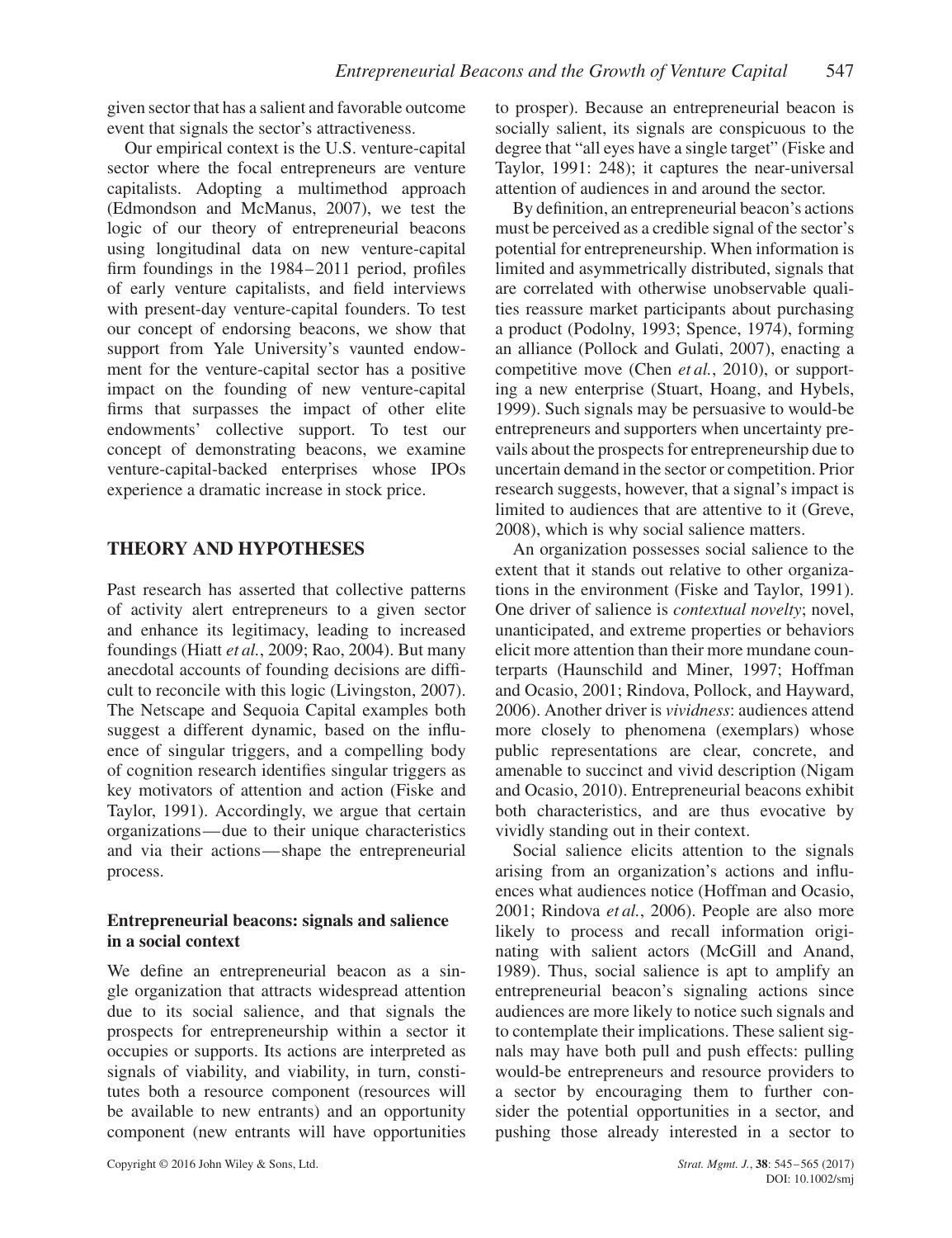finally commit. Much as the light emitted from a lighthouse captures the attention of ship captains and influences their course, an entrepreneurial beacon's actions attract the attention of aspiring entrepreneurs and influence their founding decisions.

#### **Endorsing beacons**

We have defined an endorsing beacon as an organization that closely observes and monitors numerous sectors, actively supports a certain number of them (e.g., by investing in them), and is perceived as having exceptional insight into opportunities within sectors.<sup>[1](#page-3-0)</sup> Such organizations are widely recognized as effective identifiers of future trends, either lending support to sectors that later take off or withdrawing support from sectors whose early promise wanes. An example is Sequoia Capital, a venture-capital firm that has achieved unique standing by backing successful entrepreneurial companies in several industries. When Sequoia invests, it does not merely benefit the recipient company; it also signals Sequoia's belief in the sector's viability.

An endorsing beacon is likely to influence entrepreneurial foundings in a sector in several ways. First, endorsing beacons' preexisting reputations for backing sectors that continue to grow suggest that their skills and/or networks enable them to identify a promising sector despite prevailing uncertainty about its prospects. Accordingly, an increase in an endorsing beacon's support for a sector is a credible signal of its viability and promise. Second, having already won recognition for bucking prevailing norms and expectations, endorsing beacons are viewed as novel. Furthermore, their singularity and conspicuousness are apt to make their actions vivid in observers' minds. A shift in an endorsing beacon's support for a sector thus serves as a focal point for a large and diverse audience's attention, and is likely to prompt potential founders and their backers to seek

information relevant to the signal of viability and to reinforce predispositions toward founding in the sector.

Accordingly, we expect entrepreneurs and their backers to monitor endorsing beacons' actions, to follow their media coverage, and to discuss shifts in their support for a sector. Increases in an endorsing beacon's support for a sector may thus instigate further entrepreneurship both directly (when potential entrepreneurs decide to enter the sector) and indirectly (when entrepreneurial backers attend to beacons that increase their willingness to support more entrepreneurs in a sector). We thus argue—as a complement to the collective patterns logic, which posits that it takes many influential endorsements to encourage foundings—that the supporting actions of a *single* endorsing beacon can trigger entrepreneurial activity in a sector.

*Hypothesis 1: The endorsement of a single salient organization will generate an increase in the rate of foundings above and beyond prevailing collective patterns of foundings and support in the endorsed sector.*

#### **Demonstrating beacons**

We have defined a demonstrating beacon as an enterprise whose exceptional outcome or event is viewed as a signal of its sector's attractiveness. Unlike an endorsing beacon, which triggers foundings by acting on its favorable assessment of a given sector's future viability, a demonstrating beacon signals viability by manifesting its own achievement. In other words, its outcome tends to persuade entrepreneurs and key constituencies that they too can experience something similar in the sector. By definition, exceptional outcomes are contextually novel— far outstripping more ordinary results in the sector. Moreover, demonstrating beacons are likely to be vivid, serving as memorable shared reference points that are readily and repeatedly invoked in conversation. An example is Netscape, a startup whose high-profile public offering was seen as a precursor of the first Internet boom. Netscape's IPO drew attention as indicative of its capture of a major opportunity in the Internet sector, signaling the sector's viability to diverse audiences.

We argue that, like those of endorsing beacons, demonstrating beacons' salient signals of viability promote foundings. By exhibiting an exceptional but presumably imitable outcome, a demonstrating

<span id="page-3-0"></span><sup>&</sup>lt;sup>1</sup>We distinguish endorsing beacons from related constructs such as status and prominence, which affect perceptions of an organization. *Status* refers to social deference, embodied in and influenced by a firm's pattern of affiliations; as a socially constructed concept, status may be only loosely coupled with an organization's past behaviors (Chandler *et al.*, 2013; Rindova, Pollock, and Hayward, 2006). *Prominence* is the "collective knowledge about and recognition of a firm" (Rindova *et al.*, 2005: 1035). A key distinguisher of endorsing beacons is that they are perceived as having exceptional insight into opportunities within a sector.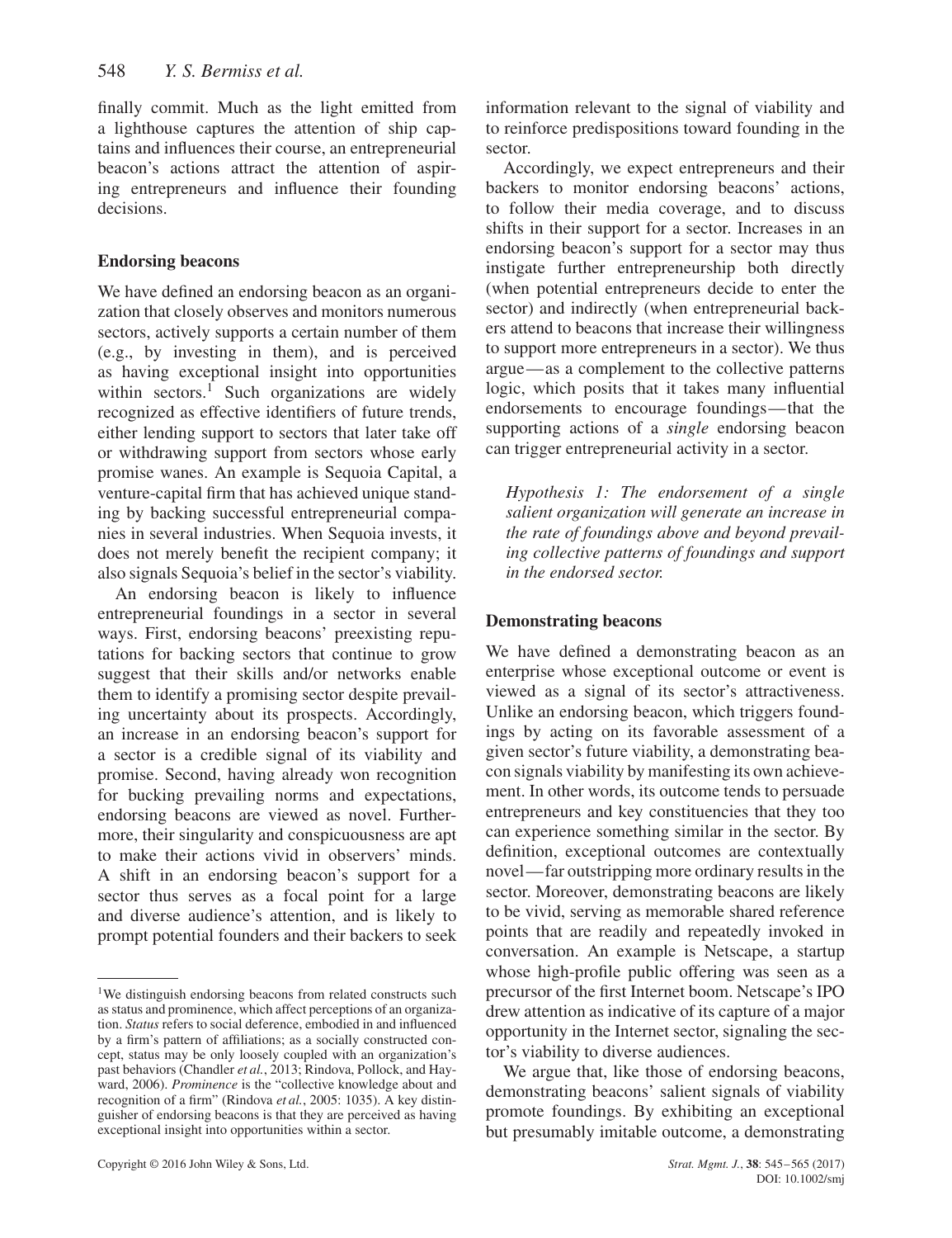beacon signals to entrepreneurs and their potential backers that they too can benefit by founding or supporting new enterprises in the sector. And because individuals and organizations tend to look to conspicuous exemplars (Haunschild and Miner, 1997), such events are likely to be noticed and remarked on throughout the sector. Furthermore, a concrete demonstration of opportunity capture (Nigam and Ocasio, 2010) is apt to be especially persuasive to entrepreneurs and their backers. Even if a demonstrating beacon is deemed a noisy signal, it may still spur new foundings and support by rendering information about it concrete, and easy to process and recall (much as a conspicuous billboard celebrating a lottery winner prompts both habitual lottery players and nonplayers to consider buying tickets). Departing from the logic of collective patterns, which posits that multiple foundings beget new foundings, we argue that a single demonstrating beacon's signal can trigger foundings.

*Hypothesis 2: A single organization's salient outcome will generate an increase in the rate of foundings in its sector above and beyond prevailing collective patterns of foundings and support.*

# **The relative influence of endorsing and demonstrating beacons**

Endorsing and demonstrating beacons are both likely to spur new foundings. However, our logic suggests that in many contexts, including ours, there are several reasons to expect endorsing beacons to have a greater magnitude effect than demonstrating beacons. First, in environments with moderate dynamism and lags between foundings, endorsing beacons may offer a more reliable signal of current opportunity in a sector. That is, a demonstrating beacon arises from an exceptional outcome by an enterprise *already in the sector*. Yet, there may be a lag between when that enterprise was founded and its success; the underlying attractiveness of the market and the availability of resources may have changed considerably as new competitors have entered and potential investors have committed resources with other enterprises. By contrast, an endorsing beacon signals that a supporting organization with a track record of accurate forecasting views *future* opportunities in the sector positively. To entrepreneurs and their backers, an endorsing beacon's support serves as a stamp of forward-looking approval—an indicator of belief in the sector's continuing viability (in terms of both resource availability and opportunity). In other words, endorsing beacons may be expected to offer a more insightful and credible signal predicting the *current* attractiveness of a sector for both entrepreneurs and resource providers.

The second reason we expect endorsing beacons to have a greater magnitude of effect on foundings is that they are more likely to trigger resource availability that alleviate the resource constraints that inhibit foundings. Because an endorsing beacon is forward-looking and resembles other resource providers, its increased support for a sector may be especially likely to capture the attention of other resource providers. Accordingly, in contexts where entrepreneurs are highly resource-constrained and normally have trouble attracting sufficient resources for their ventures (Aldrich and Fiol, 1994; Stinchcombe, 1965), we expect endorsing beacons to have a particularly dominant effect on subsequent foundings. Overall, just as a political candidate's prospects may be indicated more clearly by a key endorsement than by a strong debate performance, an endorsing beacon in dynamic and resource-constrained environments is likely to provide a more reliable and impactful signal of a sector's long-term prospects than a demonstrating beacon's short-term results.

*Hypothesis 3: In dynamic and resourceconstrained environments, a single salient organization's support for a sector will have a stronger influence on its founding rate than will a single company's favorable outcome.*

# **METHODS**

# **Sample and data sources**

To test our theory, we analyzed foundings of private U.S. venture-capital firms between 1984 and 2011. Following Wasserman (2002), the entrepreneurs in our sample are founders of new venture-capital firms, or alternatively, "the investor acting as entrepreneur and seeking a return from effort and ideas as well as capital" (Wilson, 1985). Venture-capital firms typically offer young startups financial capital, advice, and status in exchange for equity and certain board-control rights (Gorman and Sahlman, 1989; Matusik and Fitza, 2012;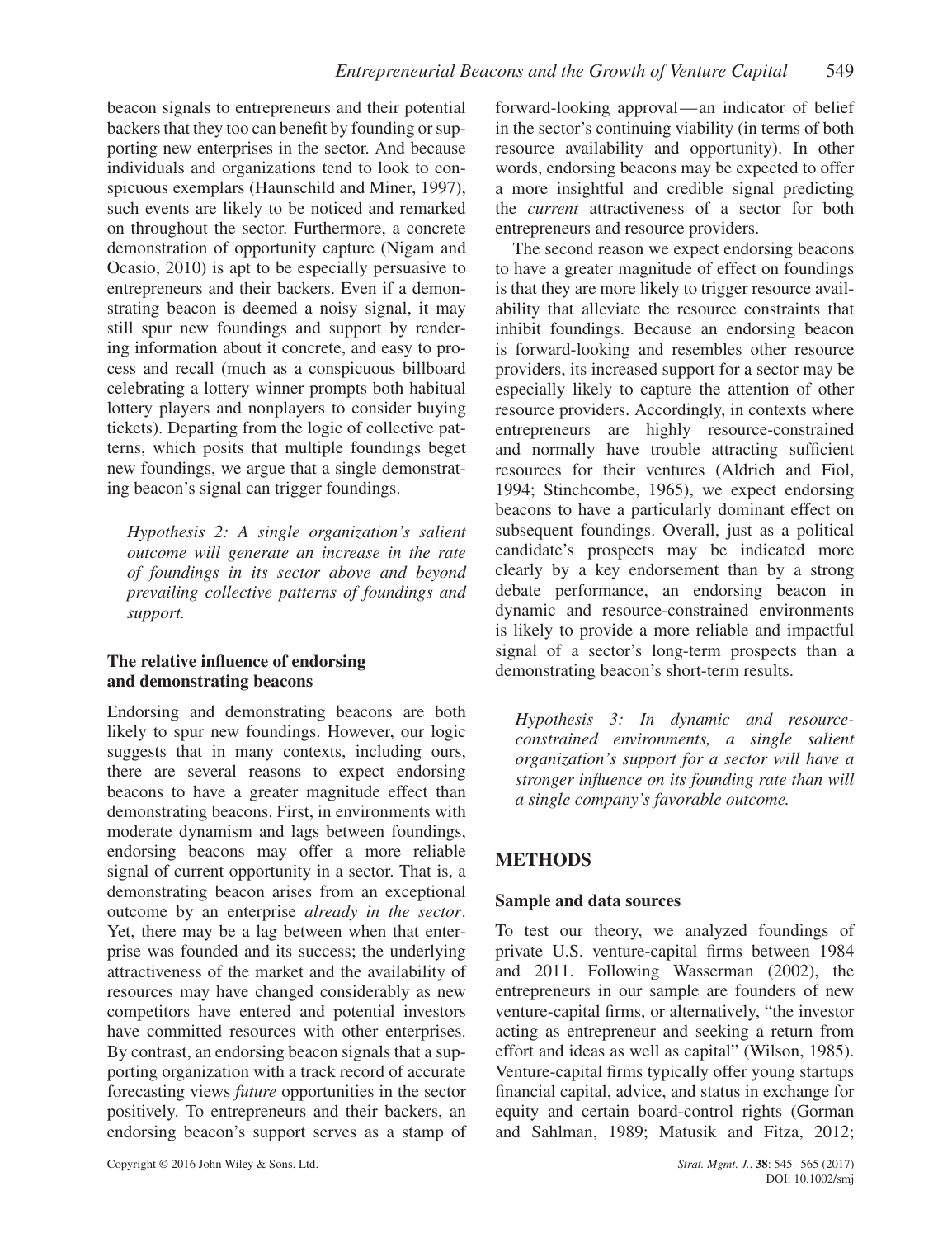Wasserman, 2008). They obtain the capital they invest in startups from financial investors known as limited partners. Venture-capital firms seek returns well above those of investments in public markets; thus, they have become a frequent investment choice for a variety of institutions, including university endowments (Hochberg, Ljungqvist, and Lu, 2007; Kaplan and Schoar, 2005). Venture-capital firms earn revenues from management fees (typically, 2% of assets) and from a share of their investment profits (typically, 20%) (Gompers and Lerner, 1999; Gorman and Sahlman, 1989). The latter source of revenue—the most lucrative—is generated when a venture-capital firm's portfolio companies go public or are acquired.

The venture-capital setting satisfies several assumptions useful for testing our theory. First, uncertainty prevails about the attractiveness of founding a new venture-capital firm; thus, potential entrepreneurs look to external indicators (e.g., endorsing and demonstrating beacons) for help in determining a sector's conduciveness to founding. Second, entrepreneurs in the sector are linked to supportive resource providers. A new venture-capital firm cannot be "bootstrapped"; it requires external funds, and funding depends on, in turn, backers' (limited partners') assessments of their likelihood of success. Third, limited partners' (that is, endorsing beacons') returns depend on the sector's opportunities; thus, their support can be interpreted as evidence of belief in the sector's future viability. Parenthetically, we focused on venture capitalists rather than on other types of investors such as corporate venture capitalists who may pursue benefits other than financial return (e.g., access to technology) (Hallen, Katila, and Rosenberger, 2014; Pahnke, Katila, and Eisenhardt, 2015a).

We focused on venture-capital firm foundings between 1984 and 2011, a period during which third parties had begun to collect pertinent data. Systematic data on university endowments' allocations (which we use to measure endorsing beacons' support) are available beginning in 1983; data on venture-capital returns (an important control variable for the financial climate) are available after 1981. We restricted our sample to foundings during and after 1984 to allow for a one-year lag in estimated models. We chose this lag based on our interviews with would-be venture-capital founders, who stated that although beacons were noticed relatively quickly, it took some time for founders to act on the

signal—to hire people and raise the necessary funds from limited partners to found a venture-capital firm and begin investing in startups (which our fieldwork indicated could be especially challenging at times). These observations are consistent with practitioner accounts that detail the institutional features of the venture-capital sector (Ramsinghani, 2011) and that describe the process that aspiring venture capitalists follow: raising capital from limited-partner investors, hiring people, and completing the necessary legal work to register the firm and fund. This informed the one-year lag structure used in our study. One-year lags are also common in organizational studies of foundings (i.e., Baum and Singh, 1994). As described in the robustness tests, we also ran our models with longer lag periods. Our time period restriction also ensured that the entire sample postdates the U.S. Department of Labor's clarification of its 1979 "prudent-man rule," which allowed pension-fund managers to invest in high-risk assets, including venture capital. This important regulatory change preceded the modern form of venture-capital firms (note that additional robustness tests starting in 1980 and omitting variables missing values in early years produced results consistent with those reported). Finally, we excluded firms founded after 2011 (to avoid undersampling recently founded firms) and non-U.S. firms (to prevent variation in regulatory environments from introducing unobserved heterogeneity).

Though our sample captured a significant portion of the evolution of the venture-capital industry, data limitations restricted our analysis to a time period unrepresentative of the industry's entire life cycle. $2$ Our study period did not include the emergence period, which began in the 1940s and included the formation of the first venture-capital limited partnership in 1959. This period is well documented both historically (Hsu and Kenney, 2005) and theoretically (Pacheco, York, and Hargrave, 2014; Suarez, Grodal, and Gotsopoulos, 2015) in other research. Instead, we examined the period after the emergence of the "dominant design" (Garud, Jain, and Kumaraswamy, 2002), or predominant organizational model: the limited partnership.

<span id="page-5-0"></span><sup>&</sup>lt;sup>2</sup>The concept of an industry life cycle is attributable to a theoretical model in which industries progress through predictable stages: emergence, growth, maturity, and decline (Abernathy and Utterback, 1978; Klepper, 1996). Our sample does not cover the life cycle's front end. (See Suarez *et al.,* 2015, for a study that does so.)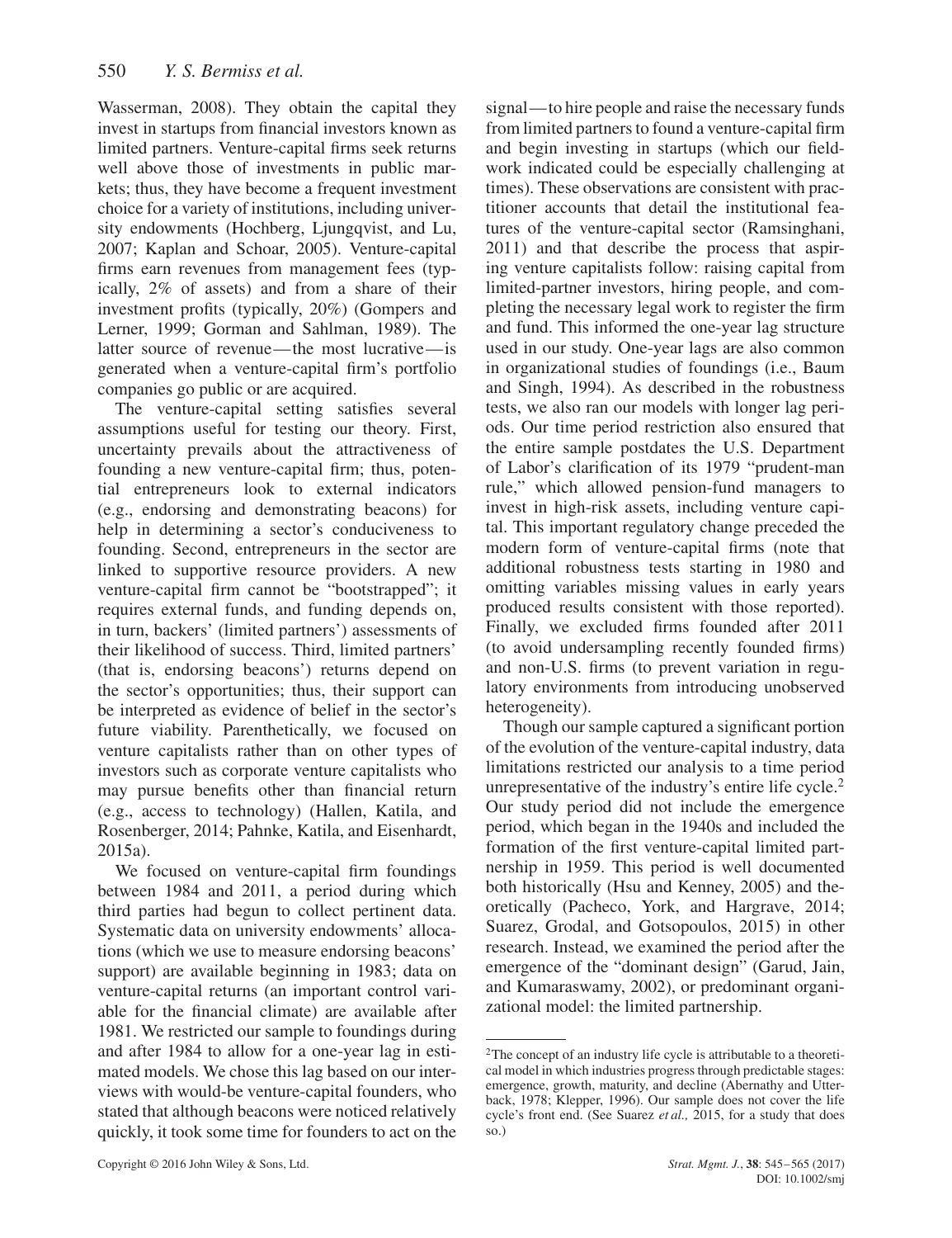Our primary source of data was the VentureXpert database, which compiles information on venture-capital firms' founding date, location, investment focus, capital under management, and investment history. The industry's primary trade group, the National Venture Capital Association, gathers and updates the data in VentureXpert directly from venture-capital firms on an ongoing basis. VentureXpert data have been shown to provide a highly accurate representation of U.S. venture-capital firms and their activities (Kaplan, Sensoy, and Strömberg, 2002), and has been used extensively in prior research (Guler, 2007; Hallen, 2008; Pahnke *et al.*, 2015b). We included firms classified as "private equity firm investing its own capital," and excluded those focused on later-stage investments and buyouts (which our fieldwork revealed to be private equity, not venture capital). In total, we gathered information on the founding of 1,283 new U.S. venture-capital firms between 1980 and 2011.

# *Endorsing beacons: the Yale endowment*

In the venture-capital context, endorsing beacons are drawn from the limited-partner investors, such as university endowments, that provide capital for investment (Gompers and Lerner, 2001a; Rider, 2009). The special importance of university endowments as limited partners is well documented.[3](#page-6-0) Discussions with venture-capital founders and limited-partner investors led us to identify Yale University's endowment as the key endorsing beacon in the venture-capital sector. The Yale endowment fits the definition of an endorsing beacon as being perceived as having exceptional insights into opportunities within sectors it supports; it also exhibits the markers of social salience, notably contextual novelty within the asset-management industry, where it has attracted widespread attention for its novel approach to investing and its support for alternative

asset sectors. Early on, Yale boldly shifted away from stocks and bonds into higher-yielding illiquid assets, including venture capital and real assets (Golden and Nolan, 2009). This aggressive and unorthodox investment strategy "bucked the trend" (*Economist*, 2000) by deviating from the prevailing norm that endowment money "should be invested conservatively" (Myers, 2009). Now known as "the Yale model," this investment approach is the subject of a popular business school case study (Lerner and Light, 1995). Yale's chief investment officer has been called "one of the greatest investors of all time" by Warren Buffet (Rose, 2009), "one of only a handful of investment geniuses on the planet" by Vanguard Group founder John Bogle, and "the best in the business" by Harvard's former endowment manager, Jack Meyer (Fabrikant, 2007). Because Yale does not court the media and the CIO is "ambivalent about promoting himself," the salience of the Yale model remains largely confined to audiences in the investing world (Fabrikant, 2007).

Informed audiences pay close attention to Yale's actions. Like other endowments, Yale routinely reports its asset-allocation targets, making its decisions public information. An investment professional at an elite university endowment told us that his colleagues routinely download the Yale endowment report immediately after its release and review its most recent allocations. "Yale's investment process is closely watched in the asset management world," *The Economist* has reported. "Its portfolio is now one of the most closely scrutinized in the country" (*Economist*, 2000). One group that pays attention is other asset managers, including university endowments, which are potential backers of entrepreneurial firms. "In the endowment world, going to see [Yale's CIO] for advice is like going to the pope," one Ivy League asset manager commented. An industry analyst concurred: "Yale is the bellwether and the benchmark against which every endowment measures itself" (Fabrikant, 2007). A second audience consists of venture capitalists and aspiring venture-capital firm founders. Because analysts have concluded that "[Yale's] private equity experience—venture capital in particular—is the unique source of its excess returns" (Mladina and Coyle, 2010), the endowment's investment decisions have become a *de facto* signal of the viability of the venture-capital sector.

Confirming the importance of Yale's "imprimatur" (Kedrosky, 2005), such prominent venture-capital founders as Bill Gurley (Benchmark

<span id="page-6-0"></span><sup>3</sup>As venture capitalist Dana Mead, of Kleiner, Perkins, Caufield, and Byers, remarked: "[Venture capital] went from a very small boutique industry to an asset class. And how did that happen? It was really driven by university endowments .... And what they saw was ... you need to have part of that allocation in venture capital. That wasn't a big allocation—it was two to three percent—but they said you needed to have venture capital. And so those endowments really drove the growth of the industry" (Speech given at Stanford University, November, 16, 2011, available at [http://](http://ecorner.stanford.edu/authorMaterialInfo.html?mid=2841) [ecorner.stanford.edu/authorMaterialInfo.html?mid=2841\)](http://ecorner.stanford.edu/authorMaterialInfo.html?mid=2841).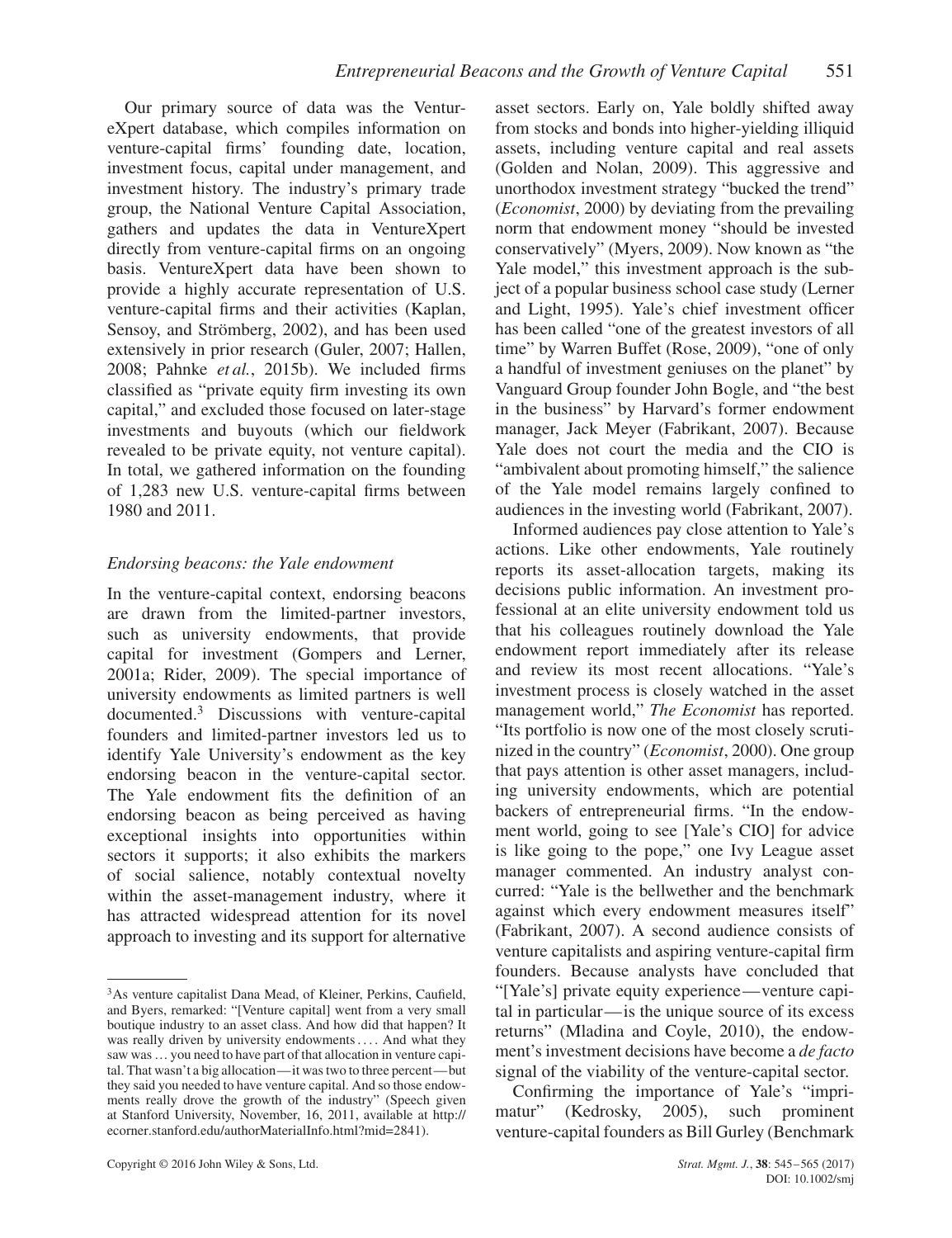Capital), Marc Andreessen (Andreessen-Horowitz), and Igor Sill (Geneva Venture Partners) have publicly acknowledged monitoring Yale's asset allocations as a leading indicator of the sector's future and of favorable timing for entry (Andreessen, 2007; Gurley, 2009; Sill, 2011). One venture capitalist who recently founded a firm acknowledged that she was more strongly influenced by Yale's actions, given its "focus on generating returns over long cycles," than by those of limited partners that provide "hot money that flows in and out of investment strategies based on the latest fad or short-term past performance." Every founder we interviewed identified Yale as a standout limited partner in the venture-capital asset class. To corroborate this insight from our fieldwork, we followed Pollock and Rindova (2003), and counted references to university endowments in periodicals that discuss venture-capital activity. Under a variety of scenarios, Yale's endowment garnered many more mentions than other endowments included in our study. Compared to other elite endowments (and other limited-partner investors), only the Yale endowment met our criteria for an endorsing beacon.<sup>[4](#page-7-0)</sup>

We gathered data on the percentage of its endowment that Yale allocated to the venture-capital asset class. To ensure that Yale was truly a beacon, and not merely a representative of a broader trend, we also sought to ascertain other influential actors' collective support of venture capital. Thus, we gathered data on the average percentage allocation to venture capital of the top 20 university endowments (by size), and on total investment dollars that flowed into venture capital. Our fieldwork indicated that the largest endowments were the relevant comparison group; our informants suggested, furthermore, that those endowments tended to be more sophisticated than others, and were better able to attract an experienced staff capable of allocating to the venture-capital asset class. We collected annual endowment allocation data from Yale's reports, available on its website, and from the NACUBO (National Association of College and University Business Officers) Endowment Study, a

<span id="page-7-0"></span>4We ascribed the role of endorsing beacon to Yale independently of entrepreneurs' characterizations of it. We defined beacons theoretically (not empirically) by drawing on research on signaling and social salience. This enabled us to avoid a tautological stance. Employing these theoretical criteria, we could then identify organizations that occupy a similar position in other contexts—an exercise we undertake later in the article.

yearly survey of endowments' operations, including size, investment performance, and asset allocations. Because endowment data are only available for the period after 1983, we restricted analyses involving endorsing beacons to foundings occurring after that year to allow for a one-year lag.

# *Demonstrating beacons: venture-capital-backed IPOs*

A demonstrating beacon, is an enterprise whose salient outcome events signal its sector's current attractiveness. Venture capitalists told us that high-profile public offerings tend to attract attention; as one early venture capitalist pointed out, "The ultimate goal [for portfolio companies] …was to go public" (Myers, 2009: 43). Prior research on IPOs has also noted the attention garnered by firms that experience a dramatic first-day run-up in their stock price (Loughran and Ritter, 2004). Exceptionally large IPO run-ups generate substantial media attention and customer interest (Demers and Lewellen, 2003; Pollock, Rindova, and Maggitti, 2008) and elicit unusual coverage by stock analysts (Aggarwal, Krigman, and Womack, 2002; Cliff and Denis, 2004). In theoretical terms, an IPO run-up is contextually novel—an extreme increase in an offering price stands out from normal stock movements—and distinctive, $5$  and represents a concrete demonstration of capturing an opportunity. As one venture-capital founder observed, "High-profile venture-[capital]-backed IPOs have a tendency to attract more people to VC …[IPO] exit events are good for VC. So when noticeable exits happen, more people want to be in VC."

Our informants also emphasized the signal generated by a high-profile IPO, suggesting that the value of a single IPO may mean the difference between the parent venture-capital firms having below-average or top-tier performance. Thus, our focal demonstrating beacons were venture-capital-backed enterprises whose IPOs experience dramatic stock-price run-ups. Following prior work in finance (Ritter, 2012), we defined a *run-up* as a doubling (or greater) of the price

<span id="page-7-1"></span><sup>5</sup>Pollock and Gulati (2007: 344) asserted that a run-up is a "useful signal ... likely to be salient because it is figural; that is, it stands out against the background of most stock price movements because of its extremity." They added that run-ups that "substantially exceed the norms for the period are considered noteworthy and attract attention."

Copyright © 2016 John Wiley & Sons, Ltd. *Strat. Mgmt. J.*, **38**: 545–565 (2017)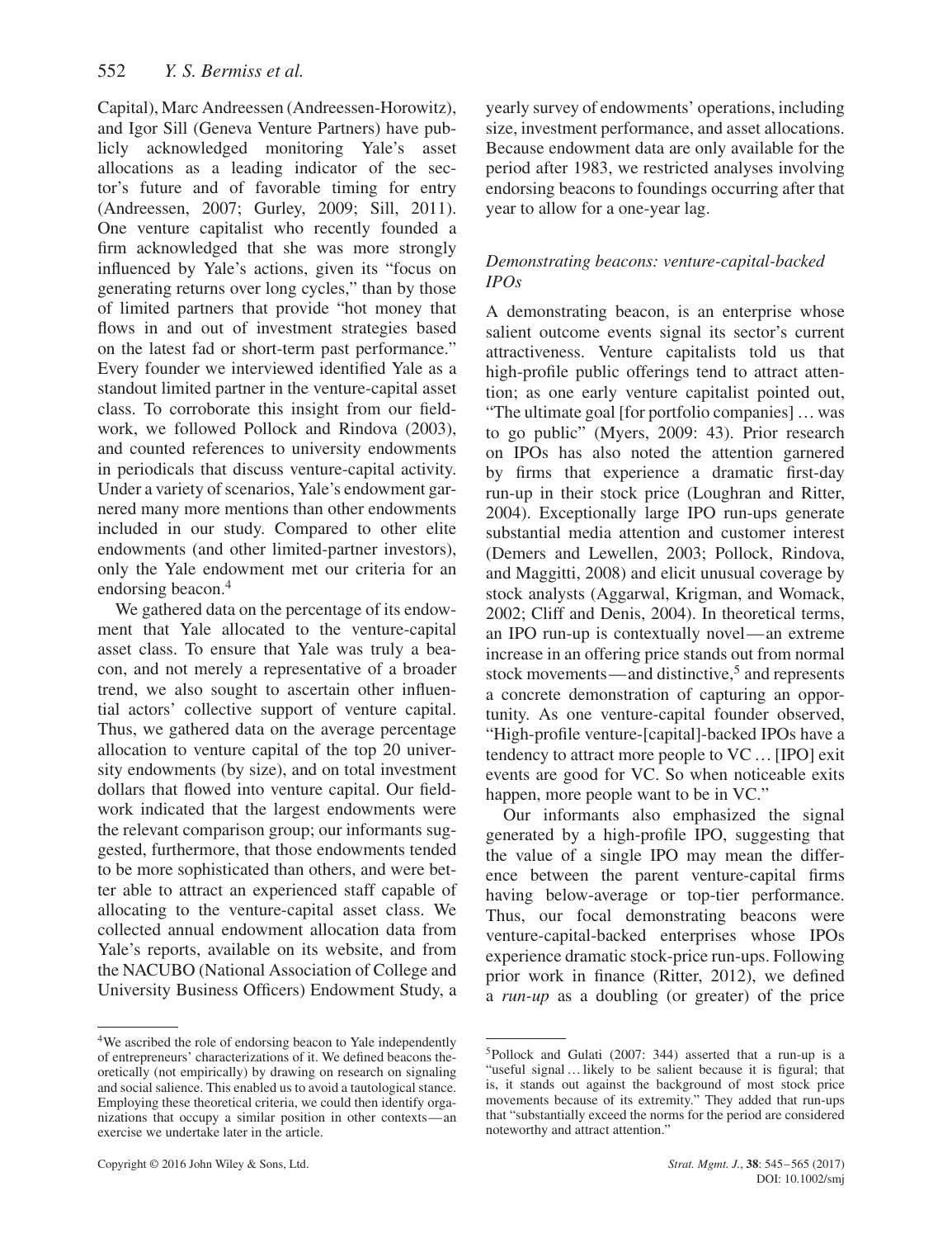of an offering on its first day of trading. Because some of our robustness tests include venture-capital foundings between 1980 and 2011, we gathered data on IPO run-ups between 1979 and 2010 to allow for a one-year lag between explanatory variables and firm foundings. Because some of our control variables and robustness tests utilized general IPO information, we gathered data on IPOs from the Securities Data Corporation's (SDC) new-issue database, frequently used in prior studies (Loughran and Ritter, 2004; Podolny, 1994). In total, we gathered data on 7,793 IPOs between 1979 and 2010.

# *Qualitative data*

For purposes of contextual orientation, we reviewed articles about the Yale endowment and about venture-capital-backed IPO run-ups from such prominent news outlets as *The New York Times*, *The Wall Street Journal*, and *BusinessWeek*. To gain sensitivity to contextual factors that may have influenced founders in the sector, we read oral histories of early venture capitalists. We also conducted 15 semi-structured interviews, 12 with founders of venture-capital firms and 3 with university endowment managers. These interviews had two objectives: (1) to gain further understanding of the context of the statistical results, and (2) to clarify the mechanisms whereby social environments may (or may not) have motivated would-be founders. This qualitative data, in conjunction with quantitative data on venture-capital foundings, IPO run-ups, and endowment allocations, contributed to the assembly of a rich multimethod dataset.

#### **Measures**

Following prior studies (Cattani, Pennings, and Wezel, 2003; Greve *et al.*, 2006), our dependent variable was an event count of the number of U.S. venture-capital foundings in each quarter.

# *Independent variables*

We selected the Yale endowment as our focal endorsing beacon to test Hypothesis 1. We constructed this variable, *Yale endowment's % VC allocation*, as the percentage of Yale's endowment allocated to venture capital. $6$  We considered using the absolute amount of assets allocated and then controlling for total assets, but opted to use a percentage because our informants emphasized that number as the key signal of Yale's support for venture capital relative to other asset classes. This measure was consistent with the endorsing-beacon construct. To better isolate the singular influence of the Yale endowment, we also included a corresponding collective-support measure, described in the section on control variables.

To test Hypothesis 2 on demonstrating beacons, we created a dummy variable that indicated whether a given venture-capital firm's portfolio company went public and experienced a doubling (or more) between its issue price and its closing price on the first day of trading (Loughran and Ritter, 2004; Pollock *et al.*, 2008; Ritter, 2012). Thus, the variable *VC-backed IPO run-up* has a value of one if at least one venture-capital-backed company went public and experienced a run-up during the quarter. As in the case of endorsing beacons, we also included a corresponding collective-pattern measure to distinguish the influence of demonstrating beacons. This measure is described in the section on controls.

# *Control variables*

Prior theory proposes collective patterns of activity, in the form of prior foundings (or more precisely, the set of recently founded organizations that have survived in the sector) as the main driver of the number of new foundings in the sector (Carroll and Hannan, 2000; Sine, Haveman, and Tolbert, 2005). Thus, to measure the legitimacy influence of collective patterns of activity on the part of similar firms, we included *VC firm density* as a measure of the total number of U.S. venture**-**capital firms that existed in a given quarter.<sup>[7](#page-8-1)</sup> We also included the square of density, *VC firm density^2*, to account for curvilinear effects. We calculated U.S. venture**-**capital firm density using the primary sample from VentureXpert of venture-capital foundings. We identified as defunct those firms listed as

<span id="page-8-0"></span><sup>&</sup>lt;sup>6</sup>We focused on the % allocation rather than the change in Yale's allocation, since our fieldwork indicated that would-be

venture-capital founders often attended to its allocation relative to broad and relatively persistent industry norms (e.g., an allocation of 8% or more was always viewed as indicating a strong outlook in the venture-capital sector). As a robustness check, we also ran estimates using the change in the venture-capital allocation of Yale's endowment and our results were highly similar.

<span id="page-8-1"></span><sup>&</sup>lt;sup>7</sup>We considered including a general time trend, but found this measure to have a 0.98 correlation with venture-capital firm density. Accordingly, and for consistency with prior research, we include only *VC firm density* in reported models.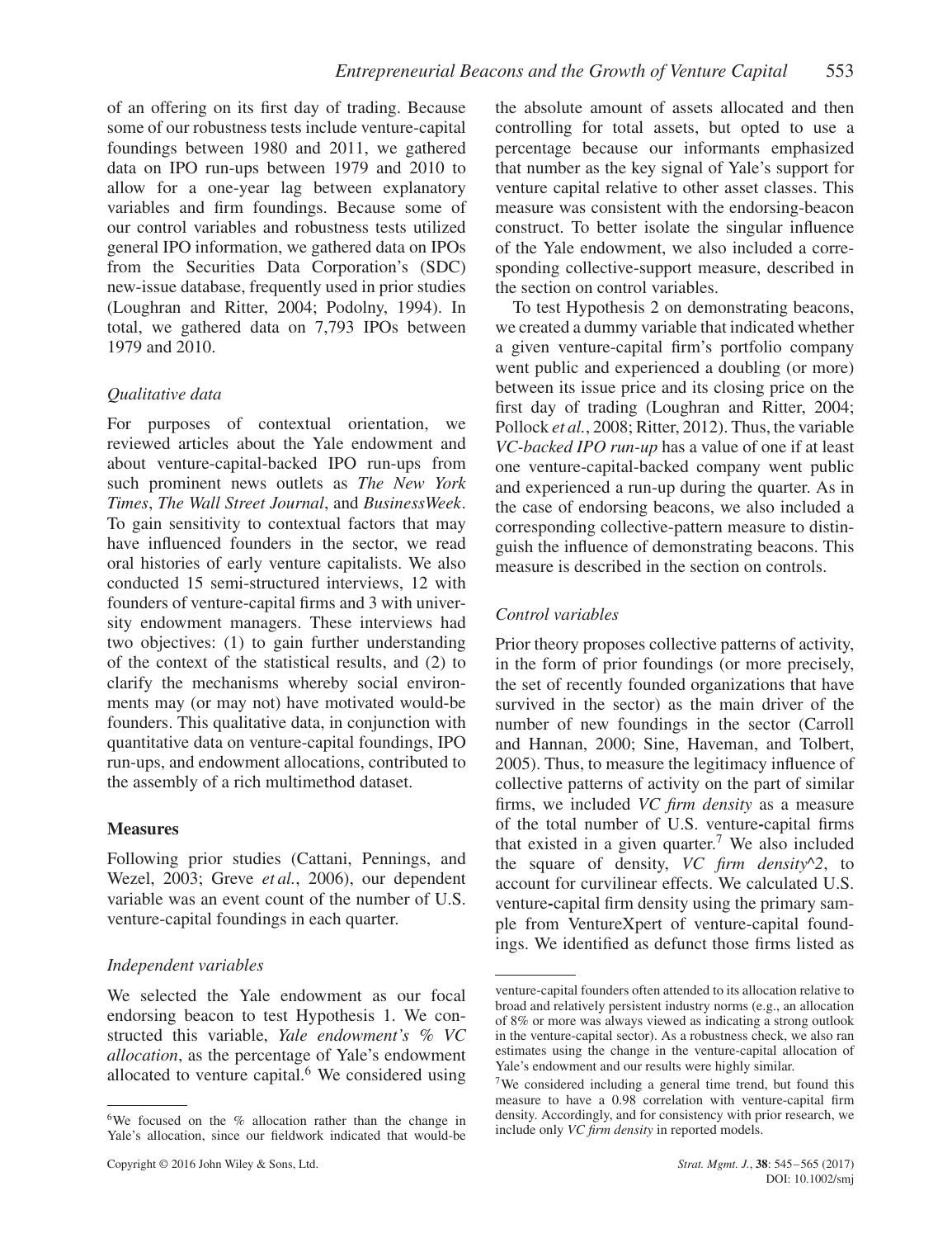"defunct," "inactive or unknown," and "making few if any new investments," and corroborated deaths by cross**-**checking the date on which a firm made its last investment. This data were collected from VentureXpert. To reduce possible multicollinearity bias between linear and quadratic measures of density, we followed prior work and orthogonalized the quadratic density measure relative to the linear component using the Gram-Schmidt procedure and the *orthog* command in Stata.

As noted, we included corresponding collectivepattern measures to better isolate our beacons' singular influence. We constructed one of these variables, *Top 19 endowments' % VC allocation*, as the average percentage allocation to venture-capital firms of the largest university endowments (the top 20, excluding Yale) by amount of capital managed by the endowment. Including this measure in our models helped distinguish between the actions of an endorsing beacon, the Yale endowment, and the supporting actions of several other elite university endowments. Empirically, this measure helped distinguish our hypothesis about the singular impact of endorsing beacons from past explanations of foundings as influenced by collective patterns of support (Baum and Oliver, 1992; Greve *et al.*, 2006). We considered including each of the other endowments separately, but their allocations were often highly correlated with one another (and with other control variables). Thus, we reported the average allocation of other elite endowments to avoid potential multicollinearity bias in the estimates.

To distinguish the influence of a singular demonstrating beacon from that of a broader trend in financial markets, we also included *Additional VC-backed IPO run-ups.* This second collective-pattern measure captured the presence of a broader pattern of salient events in the venture-capital sector. It is measured as the count of venture-capital-backed IPOs in a given quarter, after the first, that experienced at least a run-up. (That is, if three venture-capital-backed IPO run-ups occurred in a given quarter, then *VC-backed IPO run-ups*=1 and *Additional VC-backed IPO run-ups*=2; if there was only one such IPO, then *VC-backed IPO run-ups*=1 and *Additional VC-backed IPO run-ups*=0.) Counting only the additional IPO run-ups beyond the first helped reduce multicollinearity and enabled us to better distinguish between periods characterized by a single demonstrating beacon and periods characterized by a pattern of beacons.

We also sought to account for other potential drivers of foundings in order to rule out alternative explanations. One of these explanations was that a favorable economic climate encourages the founding of new venture-capital firms. Accordingly, we included three measures of economic favorability that build on prior organizational and financial research on the venture-capital industry. First, we controlled for "heat" in the market for venture-capital-backed IPOs and the prevailing perception of opportunities for venture-capital firms (Gulati and Higgins, 2003; Sorenson and Stuart, 2008) by measuring the number of IPOs that were venture-capital-backed during the quarter (*Number of VC-backed IPOs*). Second, because recent attractive financial returns to venture capital may attract both potential founders and potential backers (Gompers and Lerner, 2001b), we controlled for the average quarterly return of venture-capital firms to their limited partners (*VC returns*). For this measure, we used the Cambridge Associates venture-capital index, a highly reliable indicator of returns in the industry. Third, given that the viability of new venture-capital firms depends on the availability of investment capital, we included the amount of capital (in \$ billions) flowing into the venture-capital industry on a quarterly basis (*Net VC Inflows*). Though this measure exhibited some skew, we included it in its original form because the logged measure exhibited higher correlation (0.76) with *VC-firm density* (i.e., including the unlogged version provides more unique information relative to other controls; alternative robustness tests run using the logged measure, however, yielded nearly identical results). We also accounted for the opportunities available to new venture-capital investors by including a measure for *Number of Total VC Deals*, which represented the total number of annual venture-capital "deals" as reported by the National Venture Capital Association Yearbook. The values for this variable were not available for the first two years of our sample; thus, results for those years were subject to listwise deletion. To prevent this loss, we imputed the missing values with predicted values from the regression of the *Number of Total VC Deals* on all the nonmissing regressors. The results of our reported analysis were essentially equivalent to models run without the missing observations.

Finally, our interviews with venture-capital partners and tax accountants informed us that aspiring venture-capital founders tend not to leave their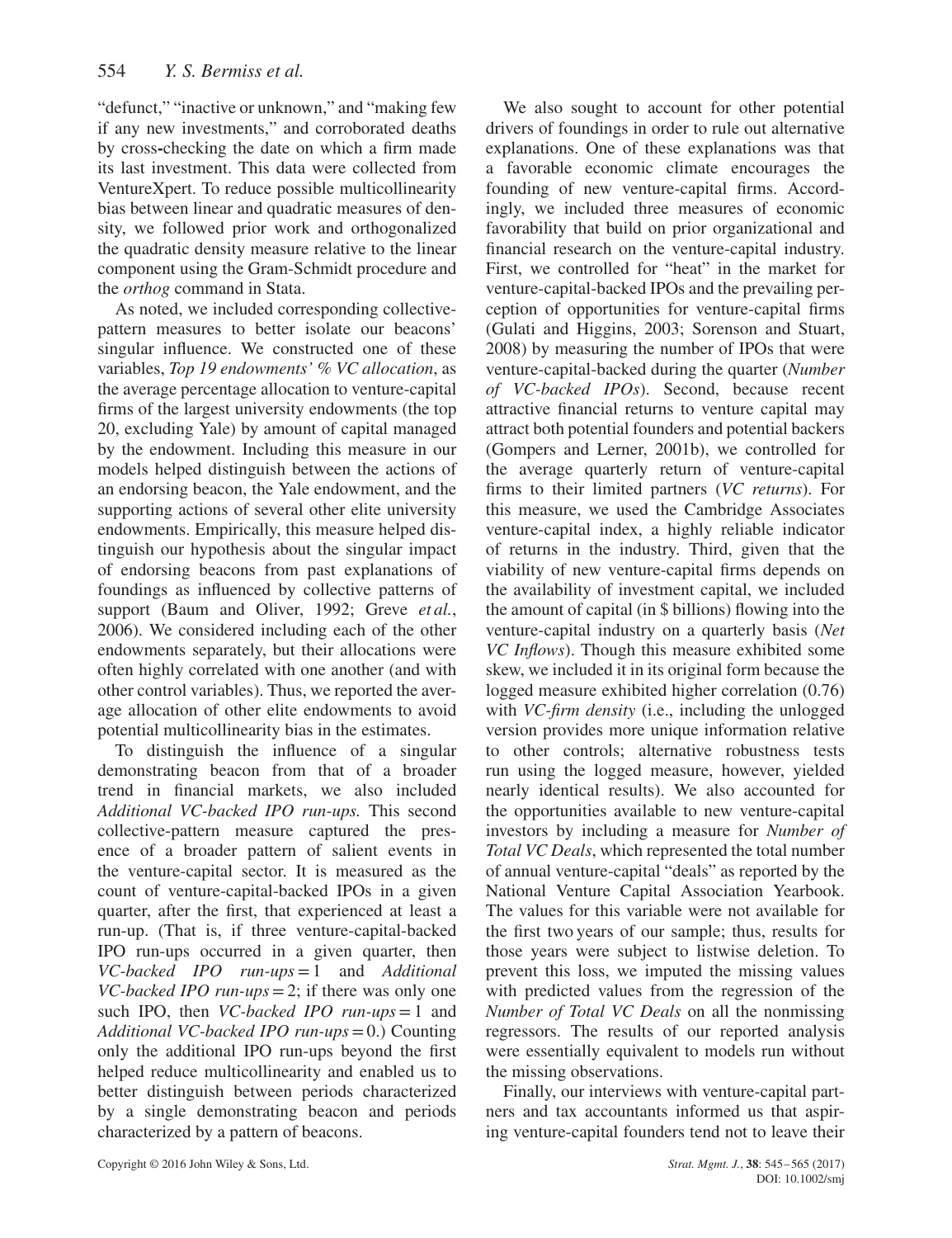current employment in the fourth quarter because of (1) tax regulations on individual partners and (2) the prospect of forgoing year-end bonuses. New venture-capital firms are most likely to be founded in the first quarter for these reasons and due to the internal budget cycles of limited partners (i.e., endowments). Accordingly, to account for seasonal variance in the founding rates of venture-capital firms, we included quarterly dummy variables with the first quarter as the omitted variable.

#### **Analysis**

Our dependent variable is an event count of the number of foundings in a quarter. This focal dependent variable is a count variable that takes on only discrete, nonnegative values. In line with existing approaches to estimating founding rates, we rely on event-count models. Given the underlying data-generating process, Poisson methods are appropriate (Long, 1997). The count variable, however, exhibits overdispersion such that the conditional variance exceeded the conditional mean. Consistent with similar studies (i.e., Baum and Oliver, 1992), we use the negative binomial model, which includes a gamma-distributed term to account for such overdispersion. While the variables generally exhibit low correlation, *Number of Total VC deals* exhibits high correlation with

Table 1. Descriptive statistics and Pearson correlations

*Top 19 Endowments' % VC Allocation*, *Net VC Inflows*, and *VC Firm Density* (0.86, 0.87, and 0.72, respectively); accordingly, we include in our regression equations a version of venture-capital deals that was orthogonalized relative to these other measures using Stata's *orthog* command (thus, ensuring a correlation of 0). Likewise, since *Net VC Inflows* exhibits high correlation with *Top 19 Endowments' % VC Allocation* (r=0.78), we orthogonalize *Net VC Inflows* with respect to *Top 19 Endowments' % VC Allocation*. We present the unorthogonalized versions of these measures in the descriptive statistics for clarity. Finally, given the moderate degree of correlations in some of the independent measures, we test for multicollinearity in the models and find that all variance inflation factors (VIFs) are less than the traditional threshold of 10, indicating that the reported models are unlikely to be biased by multicollinearity.

# **RESULTS**

Table 1 presents descriptive statistics and correlations for the variables in the analysis. On average, 11 new venture-capital firms were founded during each quarter. Across the total time period of our study, the Yale endowment's average allocation to venture capital was just over five percent of

| Variable                                             | Mean   | Std. Dev. | Min.    | Max.    | 1    | 2       | 3    | 4    | 5    | 6    | 7    | 8    | 9    |
|------------------------------------------------------|--------|-----------|---------|---------|------|---------|------|------|------|------|------|------|------|
| 1. VC Firm Foundings<br>(lagged 1 year)              | 10.83  | 18.68     | 0.00    | 109.00  |      |         |      |      |      |      |      |      |      |
| 2. VC Firm Density/100                               | 5.57   | 3.00      | 1.58    | 10.32   | 0.13 |         |      |      |      |      |      |      |      |
| 3. Number of<br>VC-backed IPOs/100                   | 0.24   | 0.21      | 0.00    | 0.87    | 0.05 | $-0.18$ |      |      |      |      |      |      |      |
| 4. VC Returns                                        | 0.04   | 0.11      | $-0.19$ | 0.84    | 0.17 | $-0.07$ | 0.63 |      |      |      |      |      |      |
| 5. Net VC Inflows/1000 <sup>a</sup>                  | 3.92   | 5.05      | $-0.83$ | 27.65   | 0.13 | 0.48    | 0.32 | 0.32 |      |      |      |      |      |
| 6. Number of Total VC<br>Deals <sup>b</sup>          | 686.82 | 422.10    | 140.76  | 2160.00 | 0.20 | 0.72    | 0.23 | 0.27 | 0.87 |      |      |      |      |
| 7. Yale Endowment's %<br>VC Allocation               | 5.26   | 2.67      | 1.50    | 12.50   | 0.36 | 0.34    | 0.54 | 0.46 | 0.54 | 0.64 |      |      |      |
| 8. Top 19 Endowments'<br>% VC Allocation             | 3.77   | 2.26      | 0.90    | 12.70   | 0.19 | 0.58    | 0.31 | 0.12 | 0.78 | 0.86 | 0.66 |      |      |
| 9. VC-Backed IPO Run<br>$up$ (Dummy)                 | 0.17   | 0.38      | 0.00    | 1.00    | 0.23 | 0.01    | 0.56 | 0.49 | 0.47 | 0.44 | 0.69 | 0.50 |      |
| 10. Additional<br>VC-Backed IPO Run<br>$ups$ (Count) | 1.23   | 5.03      | 0.00    | 33.00   | 0.24 | 0.11    | 0.58 | 0.75 | 0.58 | 0.59 | 0.54 | 0.52 | 0.54 |

<sup>a</sup> Given Net VC Inflows' high correlation with Top 19 Endowments' % VC Allocation ( $r = 0.78$ ), we include in our regression models a version of this measure that has been orthogonalized using the Gram-Schmidt procedure.

 $b$  Given Number of Total VC Deals high correlations with VC Firm Density (r=0.72), Net VC Inflows (r=0.87), and Top 19 Endowments' % VC Allocation  $(r=0.86)$ , we include in our regression models a version of this measure that has been orthogonalized relative to these other measures using the Gram-Schmidt procedure (Cohen *et al.*, 1983; Hiatt *et al.*, 2009; Saville and Wood, 1991; Sine *et al.*, 2005).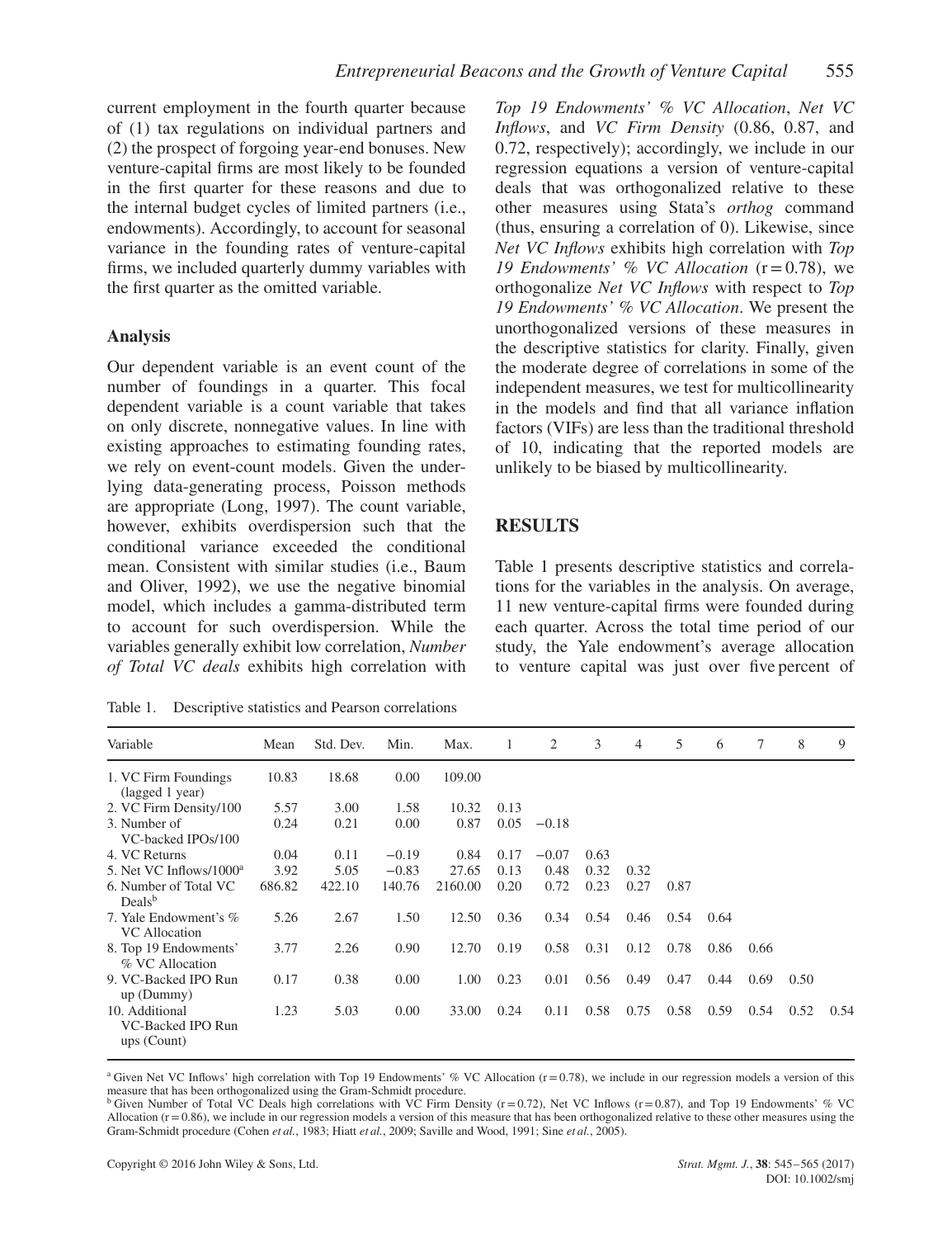total assets; this allocation ranged, however, from 1.5 percent to 12.5 percent. Large increases in the first-day offering price (*VC-backed IPO run-ups*) occurred in roughly 17 percent of quarters. We plotted quarterly venture-capital firm foundings and industry density over the sample time period and found that density alone does not account for annual oscillations in foundings.

Table 2 reports the results of the negative binomial estimates predicting the number of quarterly venture-capital foundings. Model 1 in Table 2 represents a baseline model of control variables only. Overall, these results are largely consistent with the prior organizational research on sector-level foundings (Sine *et al.*, 2005) and with finance research on the venture-capital industry (Gompers and Lerner, 2004).

Model 2 introduces the endorsing-beacon variable: the support provided to venture capital by Yale (*Yale endowment's % VC allocation*). Hypothesis 1 posits that the support of a salient organization leads to an increase in the founding rate in the endorsed sector. As predicted, the coefficient for *Yale endowment's % VC allocation* is positive and significant in Model 2 ( $p < 0.01$ ). The coefficient remains positive and significant  $(p < 0.01)$  after including the demonstrating-beacon measure in the full Model 4. Our results thus offer strong support for Hypothesis

|  | Table 2. Negative binomial estimates of the number of venture-capital firm foundings |  |  |  |  |
|--|--------------------------------------------------------------------------------------|--|--|--|--|
|--|--------------------------------------------------------------------------------------|--|--|--|--|

|                                          | Model 1     | Model 2               | Model 3                | Model 4     |
|------------------------------------------|-------------|-----------------------|------------------------|-------------|
| VC Firm Density/100 <sup>a</sup>         | $0.444***$  | $0.227**$             | $0.484^{\ast\ast\ast}$ | $0.269**$   |
|                                          | (0.123)     | (0.112)               | (0.113)                | (0.115)     |
| VC Firm Density^2/10^4 <sup>a</sup>      | $-0.631***$ | $-0.273$ <sup>*</sup> | $-0.527***$            | $-0.256^*$  |
|                                          | (0.142)     | (0.143)               | (0.116)                | (0.138)     |
| Number of VC-backed IPOs/100             | $-0.542$    | $-0.785$ <sup>*</sup> | $-0.501$               | $-0.717$    |
|                                          | (0.502)     | (0.461)               | (0.483)                | (0.464)     |
| <b>VC</b> Returns                        | 1.628       | 0.429                 | 1.009                  | 0.252       |
|                                          | (1.375)     | (1.208)               | (1.202)                | (1.139)     |
| Net VC Inflows/1000 <sup>b</sup>         | $0.165***$  | $0.189**$             | $0.167**$              | $0.188***$  |
|                                          | (0.083)     | (0.088)               | (0.073)                | (0.082)     |
| Number of Total VC Deals <sup>c</sup>    | 0.116       | 0.078                 | 0.092                  | 0.072       |
|                                          | (0.077)     | (0.071)               | (0.074)                | (0.070)     |
| <b>Ouarter 2</b>                         | $-2.450***$ | $-2.400***$           | $-2.469***$            | $-2.418***$ |
|                                          | (0.181)     | (0.167)               | (0.176)                | (0.165)     |
| Ouarter 3                                | $-2.778***$ | $-2.726***$           | $-2.754***$            | $-2.718***$ |
|                                          | (0.183)     | (0.168)               | (0.176)                | (0.166)     |
| <b>Ouarter 4</b>                         | $-3.185***$ | $-3.098***$           | $-3.162***$            | $-3.091***$ |
|                                          | (0.193)     | (0.201)               | (0.181)                | (0.192)     |
| Top 19 Endowments' % VC Allocation       | 0.033       | $-0.038$              | $-0.024$               | $-0.058$    |
|                                          | (0.056)     | (0.050)               | (0.055)                | (0.051)     |
| Additional VC-Backed IPO Run ups (Count) | $-0.008$    | $-0.001$              | $-0.006$               | $-0.000$    |
|                                          | (0.032)     | (0.025)               | (0.029)                | (0.024)     |
| Yale Endowment's % VC Allocation         |             | $0.195***$            |                        | $0.173***$  |
|                                          |             | (0.040)               |                        | (0.041)     |
| VC-backed IPO Run-up (Dummy)             |             |                       | $0.626^{\ast\ast\ast}$ | 0.297       |
|                                          |             |                       | (0.221)                | (0.201)     |
| Constant                                 | $3.213***$  | $2.608***$            | $3.341***$             | $2.737***$  |
|                                          | (0.214)     | (0.228)               | (0.202)                | (0.239)     |
| $ln(alpha)$ constant                     | $-1.407***$ | $-1.941***$           | $-1.640***$            | $-2.057***$ |
|                                          | (0.217)     | (0.267)               | (0.240)                | (0.309)     |
| <b>Observations</b>                      | 112         | 112                   | 112                    | 112         |
| Log-likelihood                           | $-269.902$  | $-259.342$            | $-266.562$             | $-258.532$  |
| Chi <sub>2</sub>                         | 519.535     | 639.087               | 628.132                | 706.788     |

<sup>a</sup> The linear and quadratic terms of *VC Firm Density* were orthogonalized relative to one another using the Gram-Schmidt procedure (Cohen *et al.*, 1983; Hiatt *et al.*, 2009; Saville and Wood, 1991; Sine *et al.*, 2005)

<sup>b</sup> Net VC Inflows/1000 has been orthogonalized relative to Top 19 Endowments' % VC Allocation using the Gram-Schmidt procedure.<br><sup>c</sup> Number of Total VC Deals has been orthogonalized relative to VC Firm Density/100, Net VC *% VC Allocation* using the Gram-Schmidt procedure.

\**p<*0.10; \*\**p<*0.05; \*\*\**p<*0.01; two-tailed test for all variables. Robust standard errors are in parentheses. All covariates are lagged one year.

Copyright © 2016 John Wiley & Sons, Ltd. *Strat. Mgmt. J.*, **38**: 545–565 (2017)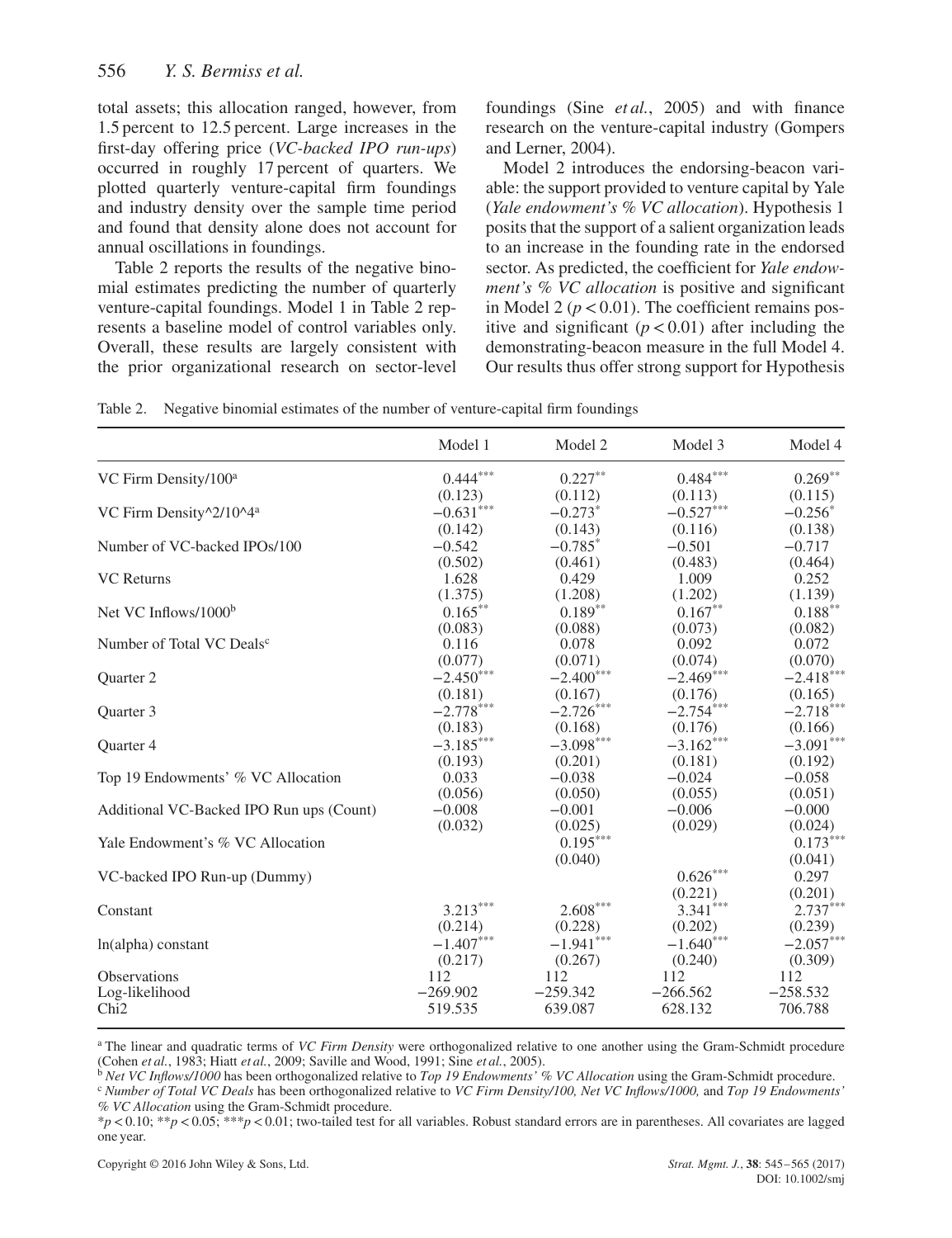1 that an increase in an endorsing beacon's support (i.e., Yale's allocation) has a positive and significant influence on the rate of venture-capital foundings.

In contrast, the collective-support measure, *Top 19 endowments' % VC allocation*, is not significant in any of the models. Taken together, these findings bolster confidence that the Yale endowment is a singular endorsing beacon and indicates that we are not simply picking up a general trend of greater venture-capital investing by elite endowments. The results are also consistent with the interviews we conducted with venture-capital founders. As one founder, that we interviewed under conditions of anonymity, observed about Yale, "There is no question that they are sought after by the VCs and managers follow their lead .... They are important to the industry, sought after and followed." Overall, the null effect of *Top 19 endowments' % VC allocation* on venture-capital firm foundings offers further support for our theory.

Model 3 introduces the demonstrating-beacon variable, *VC-backed IPO run-ups.* This measure indicates whether a venture-capital firm invested in a company that experienced a run-up in its stock price at IPO. Hypothesis 2 asserts that a salient event on the part of an enterprise in a given sector leads to an increase in the rate of foundings in that sector. The coefficient is positive and significant in Model 3 ( $p < 0.01$ ), but not in the full Model 4 that also accounts for the influence of the endorsing beacon of *Yale Endowment's % Allocation to VC*. The corresponding collective-pattern control measure, *Additional VC-backed IPO run-ups,* is not significant in any of the models. Overall, we do not find support for Hypothesis 2 that a demonstrating beacon positively influences a sector's founding rate. We return to this hypothesis in the Additional Analyses section.

Finally, the full model (Model 4) compares the influence of endorsing and demonstrating beacons on founding rates. Because the coefficient for *Yale endowment's % VC allocation* is positive and significant in the full model (which is less likely to exhibit omitted variable bias), while the coefficient for *VC-backed IPO run-ups* is not significant in the full model, our results support Hypothesis 3. In terms of magnitude, the results indicate that a one-standard-deviation increase in Yale's venture-capital allocation (increasing its allocation by 2.67%) is associated with a 58.7 percent increase in foundings  $(exp(0.173 \times 2.67))$ . To further explore our results testing Hypothesis 3, we reran

(unreported) estimates of Model 4 after transforming Yale's allocation into a *z*-score and, using the *test* command in Stata, evaluated whether the Yale allocation coefficient was statistically equivalent to the venture-capital-backed IPO run-ups dummy. The measure of *Yale endowment's % VC allocation* is continuous, while *VC-backed IPO run-ups* is a binary measure; thus, we contrasted a binary change in venture-capital run-ups with various degrees of change in the Yale allocation. We found a two-standard-deviation increase in Yale's allocation was statistically greater than the presence of a venture-capital-backed IPO run-up  $(p=0.0710)$ . It is important to note, however, that this is a conservative test for Hypothesis 3 as it compares a relatively small change in the Yale endowment allocation to the maximum change in run-ups. Overall, these results offer support for Hypothesis 3 that endorsing beacons influence the founding rate more strongly than demonstrating beacons.

# **ADDITIONAL ANALYSES**

We conducted a number of supplemental tests that provide additional explanations for how the beacon mechanism operates; these listed results are excluded due to space constraints, but are available on request.

#### **Beacons as a resource provider**

One alternative explanation for our results is that the Yale endowment is simply a resource provider. However, the net capital invested in new venture-capital firms far exceeds the Yale endowment's annual allocations, effectively ruling out this alternative explanation. We also added models to explore the possible influence of each of the other top-20 university endowments. None of the coefficients for the other endowments were both positive and significant, providing additional support for our assertion that Yale is an endorsing beacon in this context and other endowments are not.

# **Temporal influence of beacons**

We explored temporal shifts over time in the influence of endorsing and demonstrating beacons by using two-, three-, and four-year lags. The coefficient for *VC-Backed IPO Run-up* is not significant in these models; however, the coefficient for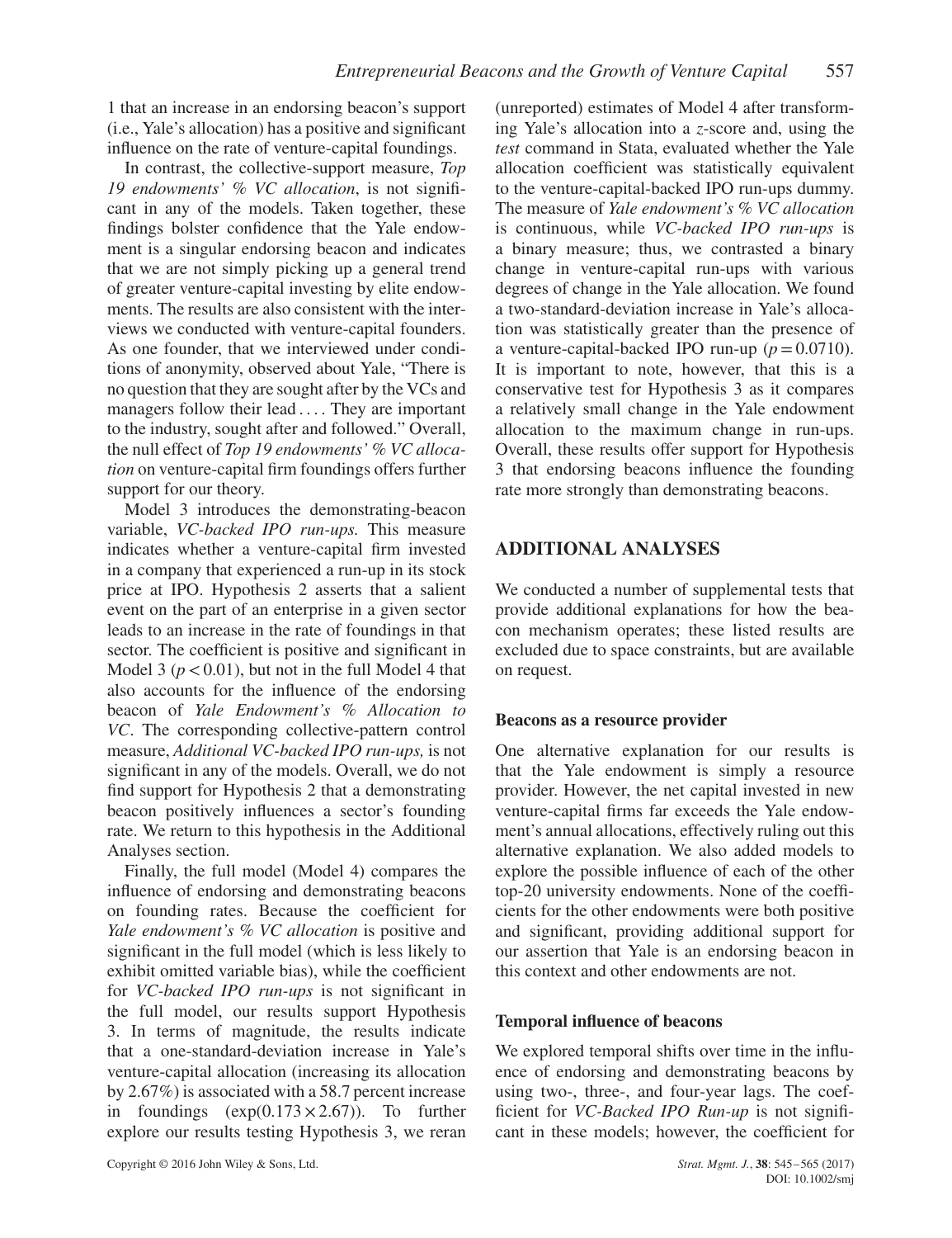*Yale Endowment's % VC Allocation* is significant across two- and three-year lags, but is not significant with a four-year lag, suggesting that a single change by a beacon may have a persistent effect, a notion supported by our fieldwork that indicated it may take a few years for venture-capital founders to raise sufficient funds to launch a firm. We also explored how the influence of beacons may change as a field evolves by interacting both beacon measures with a logged linear time trend. The coefficient for the demonstrating beacons interaction is not statistically significant; the interaction for endorsing beacons is positive and statistically significant. Although this may indicate that endorsing beacons are most influential in more established sectors, we are hesitant to draw conclusions from these models as they have VIFs of over 10.

# **Environmental constraints on beacon effect**

We explored how differences in resource constraints between subsectors of the venture-capital industry result in differences in the relative strength of endorsing and demonstrating beacons. First, we re-estimated our models separately on foundings of *early-stage-focused* venture-capital firms and *late-stage-focused* venture-capital firms (Wasserman, 2008; Zarutskie, 2010). Consistent with the boundary conditions articulated in our theory, the results for Hypothesis 3 hold as late-stage venture-capital firm foundings, which are more resource constrained, are positively affected by endorsing beacons, but unaffected by demonstrating beacons. This comparative effect, however, does not hold for early-stage venture-capital firm foundings, which are driven by both endorsing and demonstrat-ing beacons.<sup>[8](#page-13-0)</sup> Second, we re-estimated our models by focusing on foundings of venture-capital firms in entrepreneurially-dense regions (i.e., Silicon Valley, Boston, and New York) and entrepreneurially sparse regions (everywhere else). We found that endorsing beacons have a stronger impact than demonstrating beacons in entrepreneurially-sparse regions where environmental resources are more constrained. This differential effect does not hold in entrepreneurially-dense regions (i.e., less resource constrained environment) where both endorsing and demonstrating beacons have a statistically significant effect. Together, these additional tests help further validate the explicated boundary conditions around Hypothesis 3.

# **Characteristics of founding firms**

We conducted additional analyses to explore if the results supporting Hypothesis 3 are driven by founding firm characteristics. Namely, if endorsing beacons attract earlier and more informed entrants, while demonstrating beacons attract later imitators. We reasoned that venture-capital firms that are able to raise multiple follow-on funds from limited partners could be considered more informed than venture-capital firms that raised fewer follow-on funds (Hochberg, Ljungqvist, and Vissing-Jørgensen, 2014). We ran split-sample analyses distinguishing between venture-capital firms that raised three or more follow-on funds (more-informed venture-capital firms) and venture-capital firms that raised fewer than three follow-on funds (less-informed venture-capital firms). For more-informed venture-capital firms, the *Yale* E*ndowment % VC* A*llocation* coefficient was positive and significant, and the venture-capital-Backed IPO Run up coefficient was not significant. For the less-informed venture-capital firm sample, neither coefficient was statistically significant. These results suggest that the differential effect of endorsing beacons compared to demonstrating beacons is stronger for more-informed venture-capital firm foundings.

# **Endogeneity of beacon effect**

We used a difference-in-differences analysis to further validate the causal influence of endorsing beacons (Azoulay, Zivin, and Manso, 2011; Kacperczyk, 2009). We identified the private equity (PE) industry as our control sector because it exhibits similar dynamics and is influenced by similar environmental forces, $9$  but is unlikely to

<span id="page-13-0"></span><sup>&</sup>lt;sup>8</sup>This test offers support for Hypothesis 2, but with the nuance that demonstrating beacons may primarily influence entrepreneurs subject to relatively smaller resource constraints.

<span id="page-13-1"></span><sup>9</sup>Firms in both industries invest on behalf of limited partners and focus on investment skill to seek abnormal returns by investing in private, illiquid companies and taking an active role in those companies (Kaplan and Schoar, 2005), and subsequently, court many of the same types of investors, including pension funds, endowments, and high-net worth individuals. Both venture-capital and PE firms involve a handful of founding individuals who must raise an initial investment fund from the aforementioned sources (Kaplan and Stromberg, 2009; Sahlman, 1990). Finally, the potential rewards are highly similar in both industries, with firms being paid both a small percentage of assets under management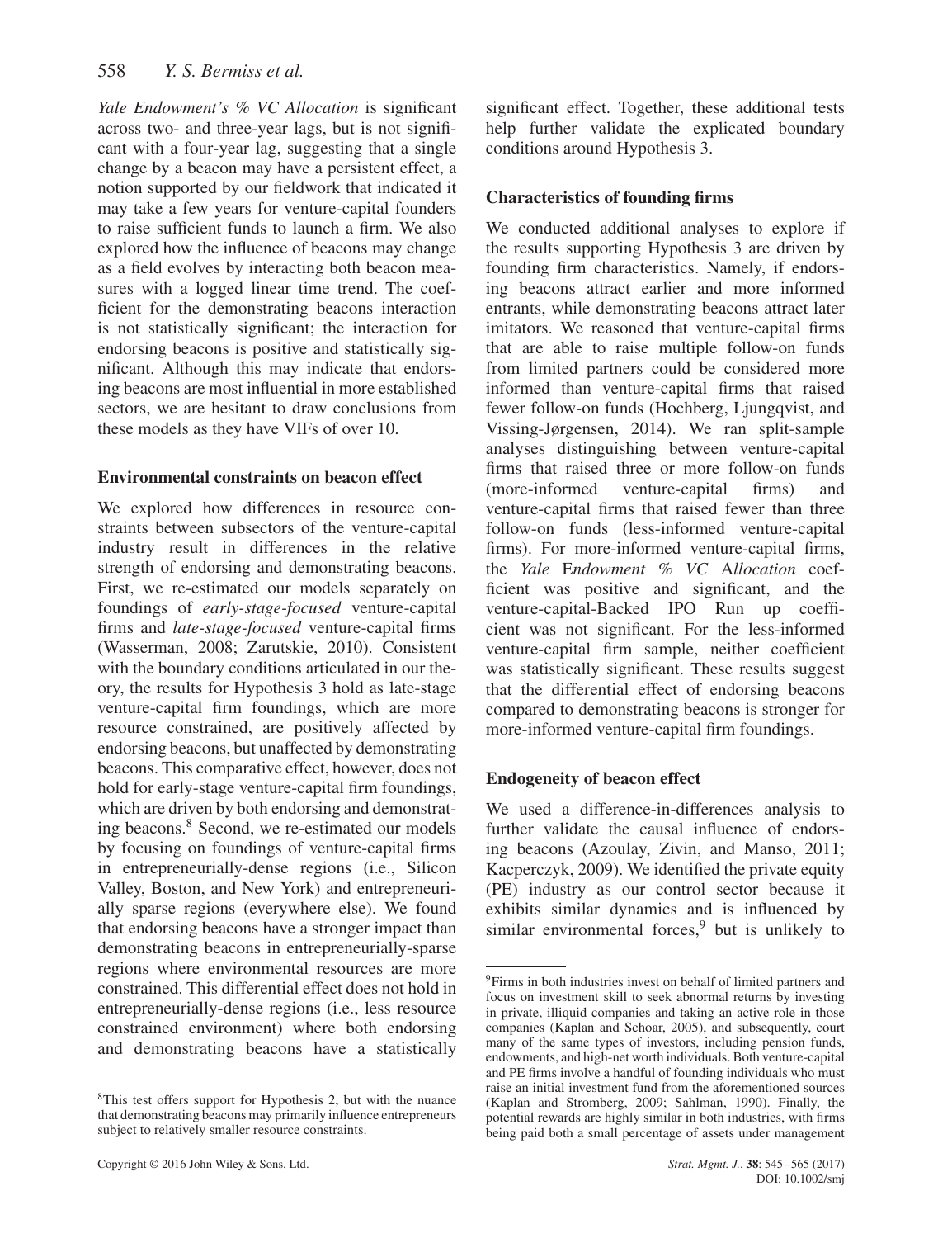be influenced by our focal beacons. We validated the appropriateness of PE as a comparison sector by comparing founding patterns in the two sectors before and after 1995, as the largest movements in Yale's venture-capital allocation occurred after that date. Foundings in the two sectors were highly correlated before 1995, but significantly less so afterward when larger swings in Yale's allocation lead to a greater decoupling between foundings across the sectors. To test this logic, we used the following difference-in-differences specification:

#### *Firm Foundings* = *Treatment Sector*

- + *Yale Endowment's* % *VC Allocation*
- + *Treatment Sector* × *Yale Endowment's*
- % *VC Allocation* + *VC*-*Backed IPO Run*-*ups*
- + *Treatment Sector* × *VC*-*Backed IPO Run*-*ups*
- + *Controls*,

where *treatment sector* is a dummy variable equal to one for venture-capital firm foundings and zero for PE firm foundings. There is a positive and significant (*p<*0.01) interaction between *Treatment Sector* and *Yale Endowment's % VC Allocation*, but the effect of *Yale Endowment's % VC Allocation* is not statistically significant after controlling for the interaction. This indicates that Yale's allocation to venture capital only effects foundings in the venture-capital sector. Neither the direct effect nor the interaction of *VC-Backed IPO Run up* with *Venture Capital Sector Dummy* is significant in the full model, further validating that demonstrating beacons do not have a statistically significant effect in our context. Overall, this analysis helps empirically disentangle the impact of our focal beacons from other, perhaps unobservable, developments in the industry.

#### **DISCUSSION AND CONTRIBUTIONS**

This article builds on a growing body of work that recognizes the critical role of social context in shaping organizational decisions (Hiatt and Park, 2013; Mishina *et al.*, 2010; Pfarrer *et al.*, 2008; Pollock and Rindova, 2003; Pollock *et al.*, 2008). To determine which aspect of the social context matters most for entrepreneurship, we examine how salient triggers that we call entrepreneurial beacons influence foundings within a sector. By emphasizing singular triggers, our work departs from (but complements) prior work on entrepreneurial foundings that emphasizes collective patterns of foundings (Cattani *et al.*, 2003; Sine, David, and Mitsuhashi, 2007), influential support (Baum and Oliver, 1992; Hiatt *et al.*, 2009), and institutional activism (Rao, 2004; Weber *et al.*, 2008). We introduce the concept of entrepreneurial beacons and the related logic that links social salience to signaling; we also describe two types of beacons—endorsing beacons and demonstrating beacons—and theorize their impact on founding rates. Using quantitative data on U.S. venture-capital foundings over a quarter century (1984–2011), and qualitative insights from venture-capital founders, we find empirical support for our theory.

Our results make a case for revisiting and extending findings from research on institutional change and organizational foundings. In contrast to prior research emphasizing the collective nature of the growth of new sectors (Hiatt *et al.*, 2009; Rao, Monin, and Durand, 2003), our study identifies singular organizations as important additive drivers of foundings.[10](#page-14-0) Disentangling the influence of demonstrating and endorsing beacons from that of collective patterns of activity remains an intriguing question that warrants further empirical exploration.

#### **Social environments and entrepreneurial foundings**

By anchoring our theoretical arguments in the literature on signals (Spence, 1974) and social salience (Fiske and Taylor, 1991; Higgins, 1996), we offer a conceptualization—grounded in the socio-cognitive triggers of entrepreneurial activity—of an overlooked mechanism whereby social environments shape foundings. Macro entrepreneurship research has flourished (see Tolbert, David, and Sine, 2011 for an overview), but has been criticized for lacking a comprehensive and realistic formulation of entrepreneurial motivations (Thornton, 1999). One promising direction is

annually and a share of any investment gains (Gompers and Lerner, 1999; Metrick and Yasuda, 2010).

<span id="page-14-0"></span><sup>10</sup>See Briscoe and Safford (2008), Mishina *et al.* (2010), and Tilcsik and Marquis (2013) for related arguments outside the realm of entrepreneurship.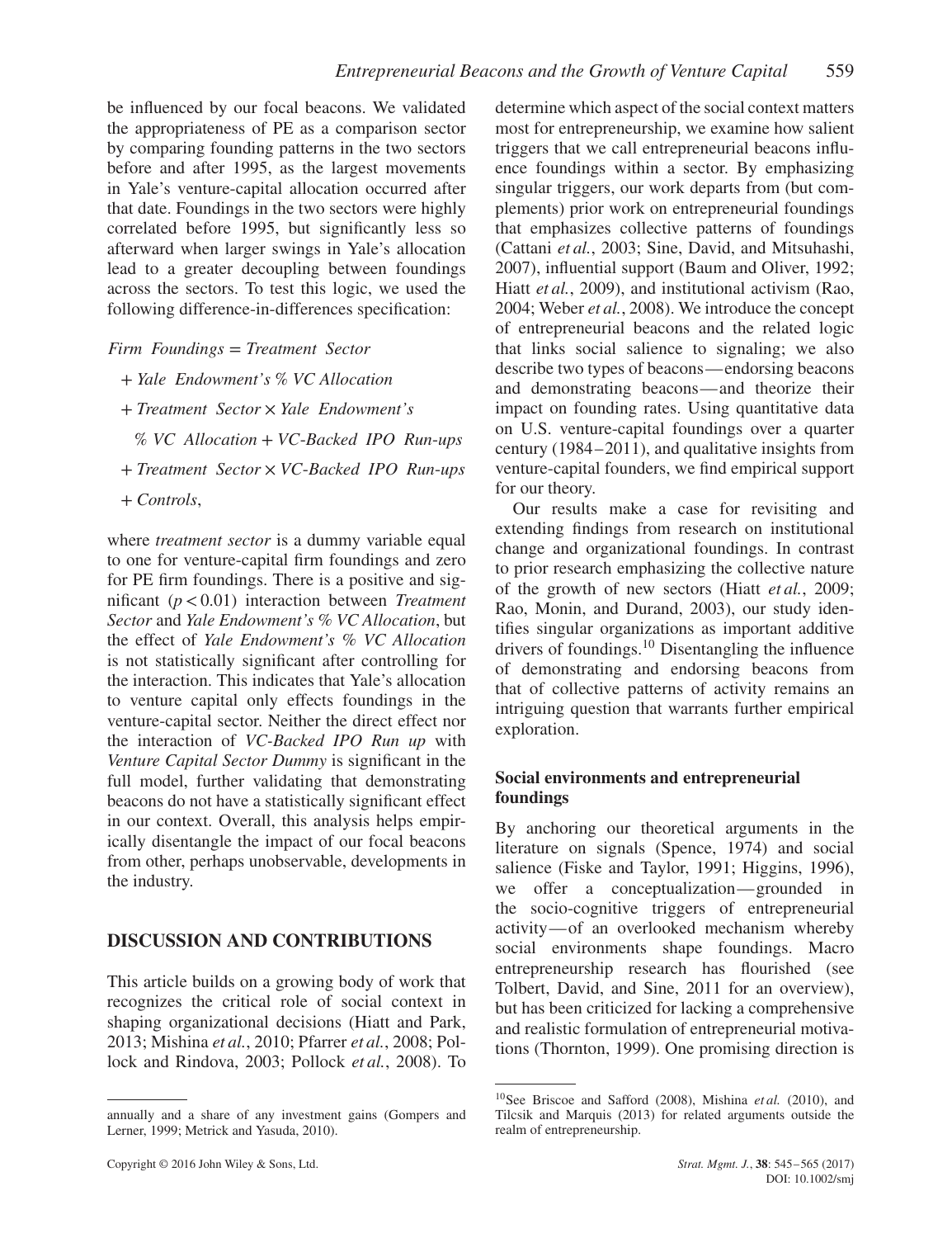to incorporate psychological insights and notions of bounded rationality into macro-theoretical models of entrepreneurship in order to explore motivations and actions more deeply (Bingham and Eisenhardt, 2011; Carnahan *et al.*, 2012; Hallen and Pahnke, 2016; Sarasvathy, 2001). To this body of research, we contribute a theoretical model of foundings that acknowledges socially salient singular actors in the environment. It suggests that a small number of environmental changes can trigger outsized shifts in entrepreneurial activity.

Endorsing beacons such as the Yale endowment have attracted would-be founders and potential supporters to the venture-capital sector by signaling the sector's potential. Beacons function as a direct form of influence that, in the words of one venture-capital founder, operates by "shedding more light on the venture-capital industry and causing people to want to get in on the next hot company." In other words, a beacon's actions make the entire sector appear more conducive to founding. But beacons also exert more subtle *indirect* influence by capturing attention and revising backers' beliefs about the sector. As one venture-capitalist founder said of Yale, "They are seen as thought leaders .... They tend to influence the investments made by other limited partners, and their allocations." In other words, Yale's allocations encourage more entrepreneurial backers to enter the sector by supporting new venture-capital firms. Thus, the salience of a single beacon may influence not merely an entrepreneur's interest in a sector, but also the ability to attract resources to found a firm.

Though we find support for our argument that endorsing beacons have greater impact than demonstrating beacons, our logic rests on boundary conditions that may not prevail in other contexts. We attribute the greater impact of endorsing beacons (such as the Yale endowment) to the dynamism of the venture-capital sector and the substantial resource-constraints facing many venture-capital firm founders. Our field research suggests that these entrepreneurs and limited-partner backers view an endorsing beacon's actions as credible signals of a highly sophisticated actor's beliefs about future opportunities in venture capital—and our findings indicate that such signals may be especially important for venture-capital firm founders who either need more resources or have less legitimacy. In contrast, we find that demonstrating beacons matter more for less resource-constrained entrepreneurs and those with greater legitimacy. This also suggests that demonstrating beacons may also have a greater influence in sectors where entrepreneurs are less sophisticated and resource-constraints less pressing. One limitation of our data is that we are unable to distinguish between foundings by entrepreneurs with varying degrees of human and social capital, and between entrepreneurs who are new to the industry versus those who are already participants in it, and we believe these are other interesting avenues for future research.

#### **Beacons and inadvertent institutional change**

Our findings also provide insight regarding the debate about directed institutional change—or the deliberate shaping of a sector's social environment to encourage entrepreneurial activity. Some scholars emphasize the intentional and purposive actions of organizations to create new markets or expand existing ones (Fligstein, 1997; Gurses and Ozcan, 2015; Hardy and Maguire, 2008; Khanna and Palepu, 2010; Reid and Toffel, 2009); others object that ascribing too much agency to "heroic change agents" (Powell and Colyvas, 2008) "endows them with strategic intentions, foresight, and wellrehearsed social skills" that may not exist (Aldrich, 2010). Clearly, disagreement persists on whether institutional change is purposive and directed.

Recent conceptual research has suggested an alternative pathway: Some actors unintentionally depart from prevailing practices, and their actions yield unintended consequences (Pacheco *et al.*, 2010). For example, Battilana, Leca, and Boxenbaum (2009) argued that "institutional change might be occasioned by unintended actions" on the part of those who "break with institutionalized practices without being aware of doing so" (Battilana *et al.*, 2009: 89). By acknowledging the possibility of unintended disadvantageous outcomes of entrepreneurial beacons' actions, our theoretical and empirical analysis supports the concept of *inadvertent* institutional change that may reconcile opposing views on institutional change. Organizations that function as entrepreneurial beacons can effect broad social change by focusing on myopic everyday goals (for endowments, investing in good asset classes, and for venture capitalists taking portfolio companies public). These beacons can be "heroic change agents" even though they did not intentionally pursue institutional change. Indeed, for all of Yale endowment's "success" at changing the rate of entrepreneurship in the venture-capital sector, that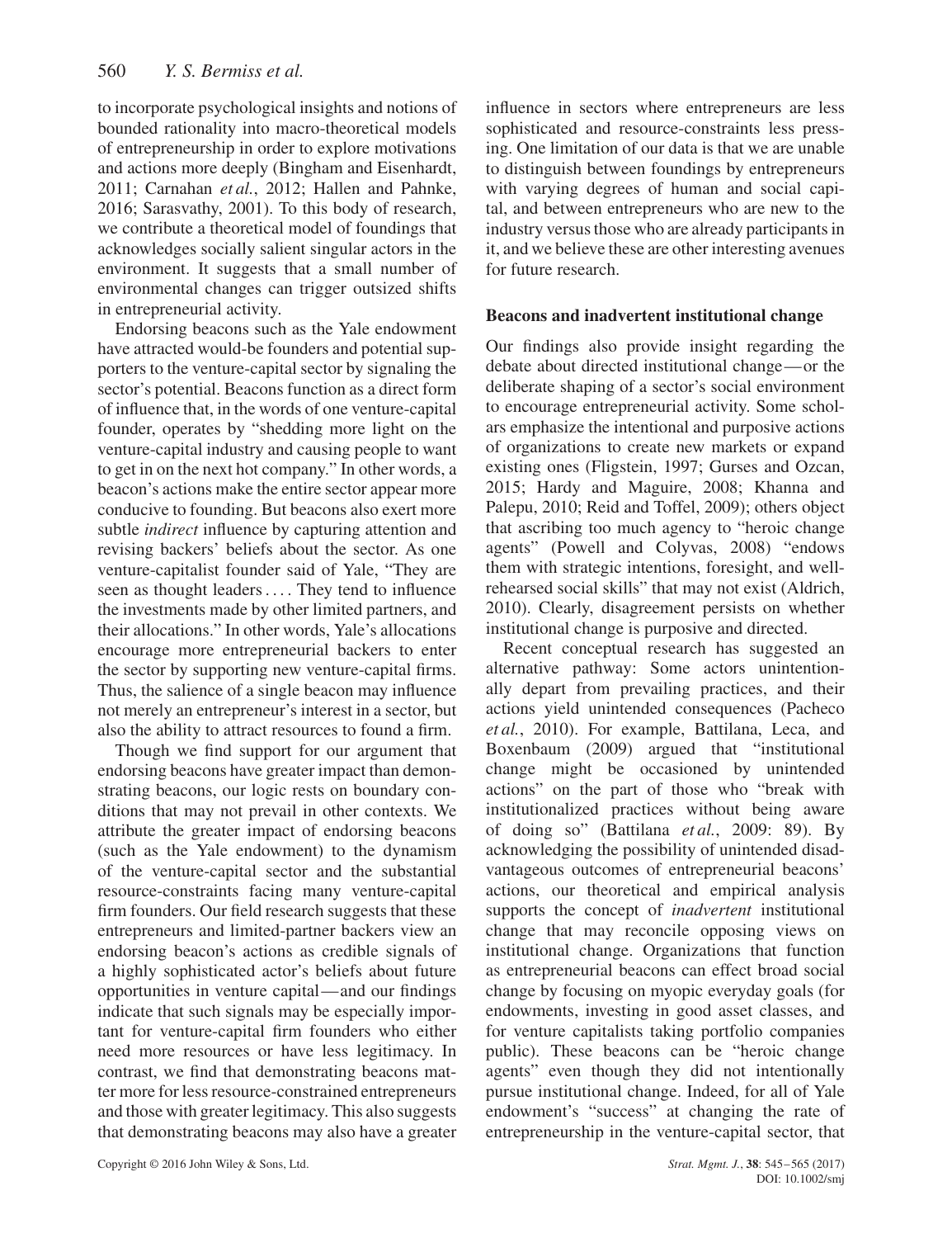change has probably threatened Yale's own profits by contributing "too much money chasing too few deals" (Gompers and Lerner, 2001b). As one analyst put it, "Everybody who has any aspirations in the medium-size endowments and foundations [and now pension funds] has been following them as fast as they can .... There's a wall of money moving into 'Let's All Look Like Yale'" (Chernoff, 2008). Thus, our empirical analysis supports other scholars' conceptual arguments that institutional change may often be an inadvertent spillover of organizations' myopic pursuit of their own goals.

#### **Limitations and future directions**

Several nuances and limitations of this study warrant mention. We initially compared the Yale endowment and venture-capital-backed run-ups to lighthouses, and suggested that the actions of salient organizations constitute signals that attract entrepreneurs and their backers to particular sectors. Such triggers seem to have sped up the process of entrepreneurial entry, but they are only one aspect of what is likely an evolutionary trend. Indeed, even though real beacons help guide ships to destinations, their captains' decisions are almost certainly influenced by other factors, including nautical charts, knowledge of the channels, and current weather conditions. A similar logic applies here, and we must be appropriately circumspect in our claims: many factors influence foundings, and it is important not to overemphasize a few by overlooking the rest. Entrepreneurial beacons are simply one mechanism (though an important and previously unidentified one). Nonetheless, our results indicate that singular beacons have a clear impact on founding rates. Beacons operate above and beyond a host of factors identified by previous research, and can be both conceptually and empirically distinguished from collective patterns. We also note that our theory suggests that beacons may play an important role in drawing attention to other evolutionary trends in an industry.

Several avenues of inquiry merit further exploration. One is to examine the nature of entrepreneurial beacons in other sectors. For example, some emerging sectors may lack identifiable beacons, either because its participants disagree on which organizations are salient or because few events have attracted near-universal attention in the sector. Despite the relatively successful IPOs of the electric-car company Tesla Motors and battery maker A123 Systems, for example, John Doerr of Kleiner Perkins has argued that clean tech (a newly emergent sector) is still awaiting its "Netscape moment" (Ha, 2010). Our theory suggests that Doerr's emphasis on singular triggers is appropriate, but the clean-tech sector may be slow to expand without an endorsing beacon to provide a credible signal of the sector's potential and future viability. More broadly, some sectors appear to lack entrepreneurial beacons, reinforcing our caveat that they are only one mechanism among several that spur entrepreneurial foundings.

Another avenue for research is to seek other entrepreneurial beacons—particularly versions that do not involve investment or financial success. For example, a demonstrating beacon such as a book or film in a previously dormant genre may attract critical acclaim enabling the publisher or producer to attract entry by others who now view the genre as attractive. Similarly, directors, actors, or authors might serve as endorsing beacons in such contexts. Likewise, "lighthouse customers"—large firms that partner with unknown startups (Bagley, 2012) may signal the viability of a startup's sector. Finally, salient organizations are not necessarily limited to those that generate (positive) signals of potential. Extreme failures (such as A123s bankruptcy and Webvan's demise in online groceries) can also be salient (Hoffman and Ocasio, 2001) and deter new foundings or induce exits. These avenues of inquiry could identify further sector-specific triggers, yield deeper insights into the social drivers of firm formation, and enrich our understanding of the dynamics of organizational and social structures.

# **ACKNOWLEDGEMENTS**

We would like to thank the following individuals: Steve Barley, Mark Granovetter, Xueguang Zhou, Kathleen Eisenhardt, Woody Powell, Riitta Katila, Gerardo Okhuysen, Debra Meyerson, and seminar participants at Stanford and the University of Maryland. Support from the Kauffman Foundation is gratefully acknowledged.

#### **REFERENCES**

- Abernathy WJ, Utterback JM. 1978. Patterns of industrial innovation. *Technology Review* **80**(7): 40–47.
- Agarwal R, Tripsas M. 2008. Technology and industry evolution. In *The Handbook of Technology and Innovation*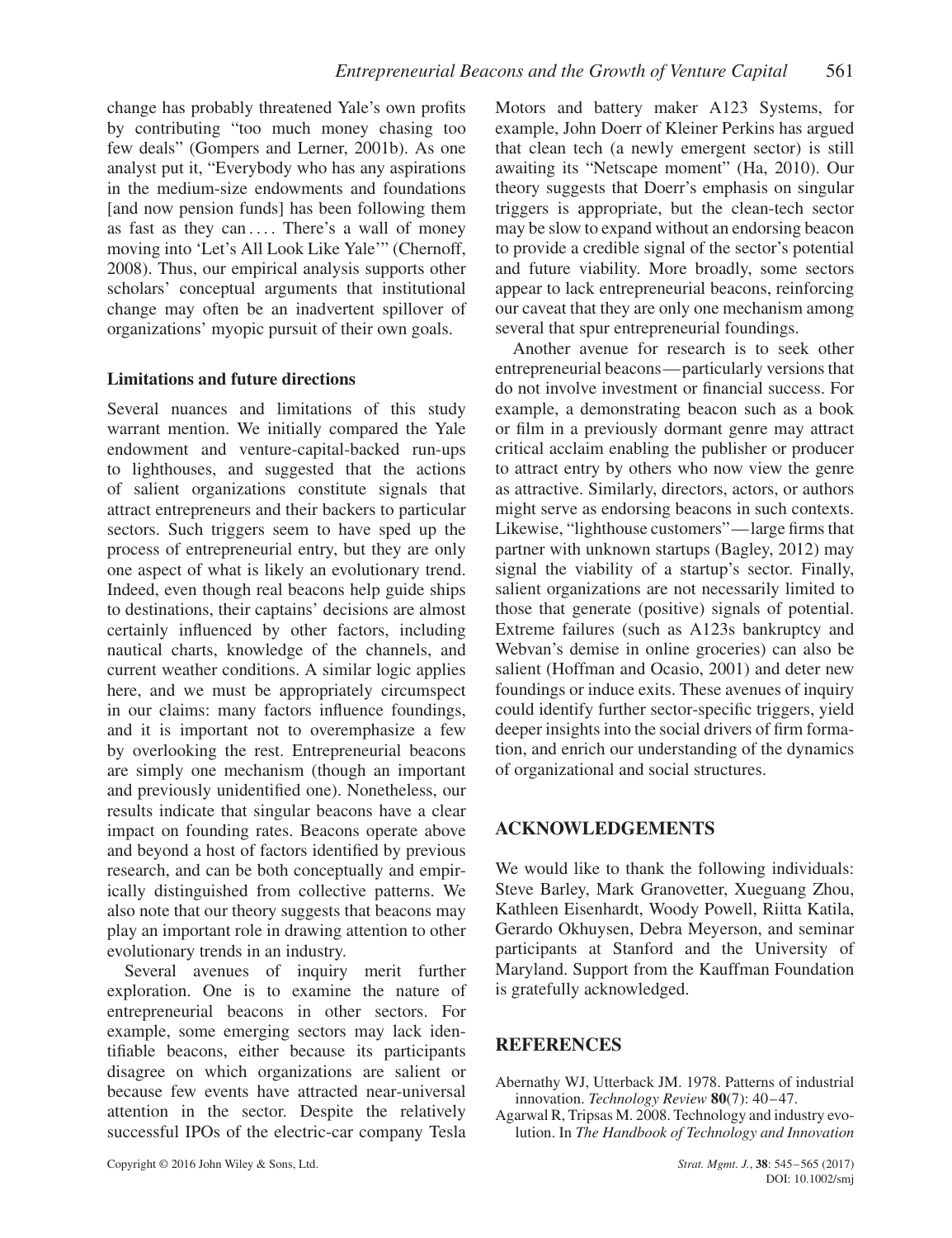*Management*, Shane S (ed). John Wiley & Sons: West Sussex, England; 3–56.

- Aggarwal RK, Krigman L, Womack KL. 2002. Strategic IPO underpricing, information momentum, and lockup expiration selling. *Journal of Financial Economics* **66**(1): 105–137.
- Aldrich HE. 2010. Beam me up, Scott (ie)! Institutional theorists' struggles with the emergent nature of entrepreneurship. *Research in the Sociology of Work* **21**: 329–364.
- Aldrich HE, Fiol CM. 1994. Fools rush in? The institutional context of industry creation. *Academy of Management Review* **19**(4): 645–670.
- Anderson P, Tushman ML. 1990. Technological discontinuities and dominant designs: a cyclical model of technological change. *Administrative Science Quarterly* **35**(4): 604–633.
- Andreessen M. 2007. The truth about venture capitalists, part 1. *Pmarchive* 8 June. Available at: http:// pmarchive.com/truth\_about\_vcs\_part1.html (accessed 1 April 2015).
- Audia PG, Freeman JH, Reynolds PD. 2006. Organizational foundings in community context: instruments manufacturers and their interrelationship with other organizations. *Administrative Science Quarterly* **51**(3): 381–419.
- Azoulay P, Zivin JSG, Manso G. 2011. Incentives and creativity: evidence from the academic life sciences. *RAND Journal of Economics* **42**(3): 527–554.
- Bagley R. 2012. An entrepreneur's holy grail: the anchor customer. *Forbes* 15 November. Available at: http:// www.forbes.com/sites/rebeccabagley/2012/11[/15](http://www.forbes.com/sites/rebeccabagley/2012/11/15/an-entrepreneurs-holy-grail-the-anchor-customer/)/anentrepreneurs-holy-grail-the-anchor-customer/ (accessed 6 April 2015).
- Barron DN. 1999. The structuring of organizational populations. *American Sociological Review* **64**(3): 421–445.
- Battilana J, Leca B, Boxenbaum E. 2009. How actors change institutions: towards a theory of institutional entrepreneurship. *Academy of Management Annals* **3**(1): 65–107.
- Baum JA, Oliver C. 1992. Institutional embeddedness and the dynamics of organizational populations. *American Sociological Review* **57**(4): 540–559.
- Baum JA, Singh JV. 1994. Organizational niches and the dynamics of organizational mortality. *American Journal of Sociology* **100**(2): 346–380.
- Bingham CB, Eisenhardt KM. 2011. Rational heuristics: the "simple rules" that strategists learn from process experience. *Strategic Management Journal* **32**(13): 1437–1464.
- Briscoe F, Safford S. 2008. The Nixon-in-China effect: activism, imitation, and the institutionalization of contentious practices. *Administrative Science Quarterly* **53**(3): 460–491.
- Bruton GD, Filatotchev I, Chahine S, Wright M. 2010. Governance, ownership structure, and performance of IPO firms: the impact of different types of private equity investors and institutional environments. *Strategic Management Journal* **31**(5): 491–509.
- Carnahan S, Agarwal R, Campbell BA. 2012. Heterogeneity in turnover: the effect of relative compensation dispersion of firms on the mobility and entrepreneurship

of extreme performers. *Strategic Management Journal* **33**(12): 1411–1430.

- Carroll GR, Hannan MT. 2000. *The Demography of Corporations and Industries*. Princeton University Press: Princeton, NJ.
- Carroll GR, Khessina OM. 2005. The ecology of entrepreneurship. In *Handbook of Entrepreneurship Research*, Alvarez SA, Agarwal R, Sorensen O (eds). Springer: New York; 167–200.
- Cattani G, Pennings JM, Wezel FC. 2003. Spatial and temporal heterogeneity in founding patterns. *Organization Science* **14**(6): 670–685.
- Chandler D, Haunschild PR, Rhee M, Beckman CM. 2013. The effects of firm reputation and status on interorganizational network structure. *Strategic Organization* **11**(3): 217–244.
- Chen EL, Katila R, McDonald R, Eisenhardt KM. 2010. Life in the fast lane: origins of competitive interaction in new vs. established markets. *Strategic Management Journal* **31**(13): 1527–1547.
- Chernoff J. 2008. Diversification puzzle. *Pensions and Investments* **36**(14): 14.
- Cliff MT, Denis DJ. 2004. Do initial public offering firms purchase analyst coverage with underpricing? *Journal of Finance* **59**(6): 2871–2901.
- Cohen J, Cohen P, West SG, Aiken LS. 1983. *Applied Multiple Regression/Correlation Analysis for the Behavioral Sciences* (3rd edn). Lawrence Erlbaum: Hillsdale, NJ.
- Demers E, Lewellen K. 2003. The marketing role of IPOs: evidence from internet stocks. *Journal of Financial Economics* **68**(3): 413–437.
- Diestre L, Rajagopalan N. 2012. Are all "sharks" dangerous? New biotechnology ventures and partner selection in R&D alliances. *Strategic Management Journal* **33**(1): 1115–1134.
- *Economist*. 2000. Contrary-wise. *Economist* 11 May 2000: 77
- Edmondson AC, McManus SE. 2007. Methodological fit in management field research. *Academy of Management Review* **32**(4): 1246–1264.
- Fabrikant G. 2007. For Yale's money man, a higher calling. *New York Times* 18 February 2011. New York Times Company: New York, NY; BU1.
- Fern MJ, Cardinal LB, O'Neill HM. 2012. The genesis of strategy in new ventures: escaping the constraints of founder and team knowledge. *Strategic Management Journal* **33**(4): 427–447.
- Fiske ST, Taylor SE. 1991. *Social Cognition*. McGraw Hill: New York.
- Fligstein N. 1997. Social skill and institutional theory. *American Behavioral Scientist* **40**(4): 397–405.
- Garud R, Jain S, Kumaraswamy A. 2002. Institutional entrepreneurship in the sponsorship of common technological standards: the case of Sun Microsystems and Java. *Academy of Management Journal* **45**(1): 196–214.
- Golden D, Nolan C. 2009. Cash me if you can. *Conde Nast Portfolio* **3**: 80.
- Goldfarb B, Kirsch D, Miller DA. 2007. Was there too little entry during the dot com era? *Journal of Financial Economics* **86**(1): 100–144.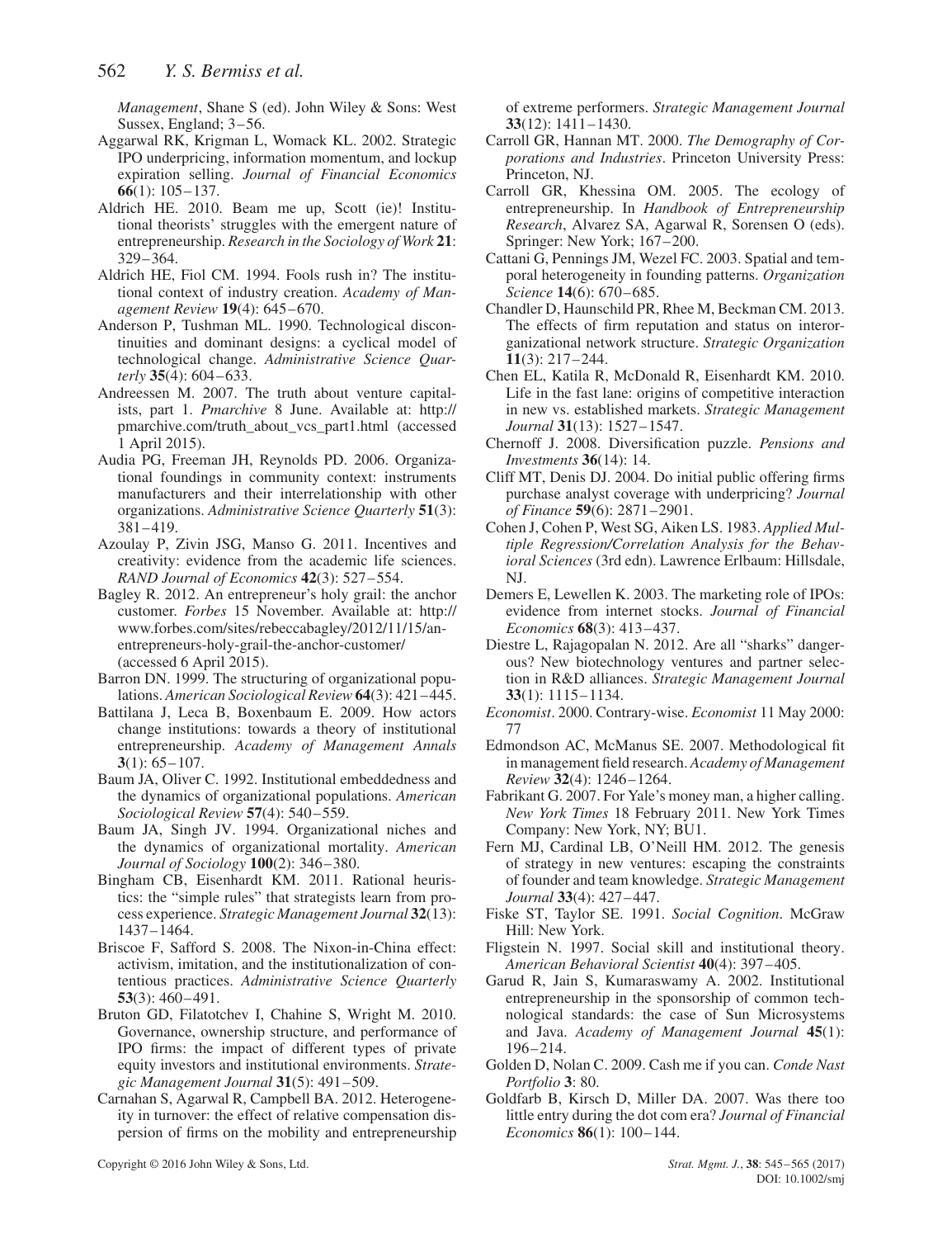- Gompers P, Lerner J. 1999. An analysis of compensation in the US venture capital partnership. *Journal of Financial Economics* **51**(1): 3–44.
- Gompers P, Lerner J. 2001a. *The Money of Invention: How Venture Capital Creates New Wealth*. Harvard Business School Press: Boston, MA.
- Gompers P, Lerner J. 2001b. The venture capital revolution. *Journal of Economic Perspectives* **15**(2): 145–168.
- Gompers P, Lerner J. 2004. *The Venture Capital Cycle*. MIT Press: Cambridge, MA.
- Gorman M, Sahlman WA. 1989. What do venture capitalists do? *Journal of Business Venturing* **4**(4): 231–248.
- Greve HR. 2008. Multimarket contact and sales growth: evidence from insurance. *Strategic Management Journal* **29**(3): 229–249.
- Greve HR, Pozner JE, Rao H. 2006. *Vox populi*: resource partitioning, organizational proliferation, and the cultural impact of the insurgent micro-radio movement. *American Journal of Sociology* **112**(3): 802–837.
- Gulati R, Higgins MC. 2003. Which ties matter when? The contingent effects of interorganizational partnerships on IPO success. *Strategic Management Journal* **24**(2): 127–144.
- Guler I. 2007. Throwing good money after bad? Political and institutional influences on sequential decision making in the venture capital industry. *Administrative Science Quarterly* **52**(2): 248–285.
- Gurley B. 2009. What is really happening to the venture capital industry? *Above the Crowd* 24 August. Available at: http://abovethecrowd.com/2009/08/24/whatis-really-happening-to-the-venture-capital-industry (accessed 1 April 2015).
- Gurses K, Ozcan P. 2015. Entrepreneurship in regulated markets: framing contests and collective action to introduce Pay TV in the US. *Academy of Management Journal* **58**(6): 1709–1739.
- Ha A. 2010. Venture titan John Doerr: Cleantech's "Netscape moment" coming next year. *Venture Beat* 4 November. Available at: http://venturebeat.com/2010/ 11/04/john-doerr-netscap[e-moment](http://venturebeat.com/2010/11/04/john-doerr-netscape-moment) (accessed 1 April 2015).
- Hallen BL. 2008. The causes and consequences of the initial network positions of new organizations: from whom do entrepreneurs receive investments. *Administrative Science Quarterly* **53**: 685–718.
- Hallen BL, Katila R, Rosenberger JD. 2014. How do social defenses work? A resource dependence lens on technology ventures, venture capitalists, and corporate relationships. *Academy of Management Journal* **57**(4): 1078–1101.
- Hallen BL, Pahnke EC. 2016. When do entrepreneurs accurately evaluate venture capital firms' track records? A bounded rationality perspective. *Academy of Management Journal* (Forthcoming).
- Hardy C, Maguire S. 2008. Institutional entrepreneurship. In *The Sage Handbook of Organizational Institutionalism*, Greenwood R, Oliver C, Sahlin K, Suddaby R (eds). Sage: London, UK; 198–217.
- Haunschild PR, Miner AS. 1997. Modes of interorganizational imitation: the effects of outcome salience and

Copyright © 2016 John Wiley & Sons, Ltd. *Strat. Mgmt. J.*, **38**: 545–565 (2017)

uncertainty. *Administrative Science Quarterly* **42**(3): 472–500.

- Hiatt SR, Park S. 2013. Lords of the harvest: third-party influence and regulatory approval of genetically modified organisms. *Academy of Management Journal* **56**(4): 923–944.
- Hiatt SR, Sine WD, Tolbert PS. 2009. From Pabst to Pepsi: the deinstitutionalization of social practices and the creation of entrepreneurial opportunities. *Administrative Science Quarterly* **54**(4): 635–667.
- Higgins ET. 1996. Knowledge activation: accessibility, applicability, and salience. In *Social Psychology: Handbook of Basic Principles*, Kruglanski AW, Higgins ET (eds). Guilford: New York; 133–168.
- Hochberg YV, Ljungqvist A, Lu Y. 2007. Whom you know matters: venture capital networks and investment performance. *Journal of Finance* **62**(1): 251–301.
- Hochberg YV, Ljungqvist A, Vissing-Jørgensen A. 2014. Informational holdup and performance persistence in venture capital. *Review of Financial Studies* **27**(1): 102–152.
- Hoffman AJ, Ocasio W. 2001. Not all events are attended equally: toward a middle-range theory of industry attention to external events. *Organization Science* **12**(4): 414.
- Hsu DH, Kenney M. 2005. Organizing venture capital: the rise and demise of American Research & Development Corporation, 1946–1973. *Industrial and Corporate Change* **14**(4): 579–616.
- Kacperczyk A. 2009. With greater power comes greater responsibility? Takeover protection and corporate attention to stakeholders. *Strategic Management Journal* **30**(3): 261–285.
- Kaplan SN, Schoar A. 2005. Private equity performance: returns, persistence, and capital flows. *Journal of Finance* **60**(4): 1791–1823.
- Kaplan SN, Sensoy BA, Strömberg P. 2002. How well do venture capital databases reflect actual investments. Working paper, University of Chicago, Chicago, IL.
- Kaplan SN, Stromberg P. 2009. Leveraged buyouts and private equity. *Journal of Economic Perspectives* **23**(1): 121–146.
- Kedrosky P. 2005. David Swensen's private equity imprimatur. *Infectious Greed*, 4 December. Available at:<http://paul.kedrosky.com/blog/page/962> (accessed 1 April 2015).
- Khanna T, Palepu K. 2010. *Winning in the Emerging Economies. A Road Map for Strategy and Execution*. Harvard Business Press:: Boston, MA.
- Klepper S. 1996. Entry, exit, growth, and innovation over the product life cycle. *American Economic Review* **86**(3): 562–583.
- Lerner J, Light J. 1995. Yale University Investments Office. Harvard Business School Case 296-040.
- Livingston J. 2007. *Founders at Work: Stories of Startups' Early Days*. Apress: Berkeley, CA.
- Long JS. 1997. *Regression Models for Categorical and Limited Dependent Variables*. Sage Publications: Thousand Oaks, CA.
- Loughran T, Ritter J. 2004. Why has IPO underpricing changed over time? *Financial Management* **33**(3): 5–37.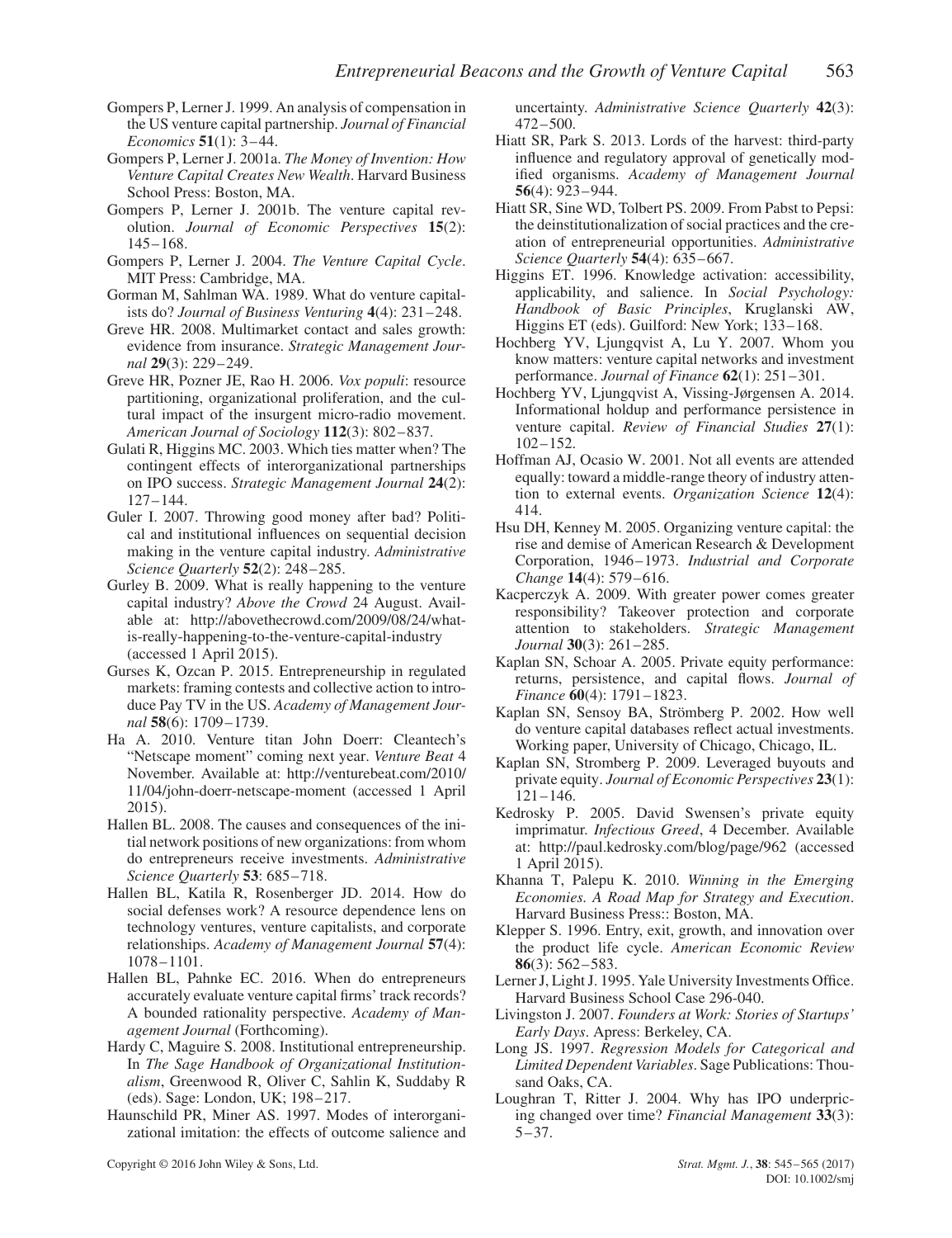- Matusik SF, Fitza MA. 2012. Diversification in the venture capital industry: leveraging knowledge under uncertainty. *Strategic Management Journal* **33**(4): 407–426.
- McGill AL, Anand P. 1989. The effect of vivid attributes on the evaluation of alternatives: the role of differential attention and cognitive elaboration. *Journal of Consumer Research* **16**(2): 188–196.
- Metrick A, Yasuda A. 2010. The economics of private equity funds. *Review of Financial Studies* **23**(6): 2303–2341.
- Mishina Y, Dykes BJ, Block ES, Pollock TG. 2010. Why "good" firms do bad things: the effects of high aspirations, high expectations, and prominence on the incidence of corporate illegality. *Academy of Management Journal* **53**(4): 701–722.
- Mladina P, Coyle J. 2010. Yale's endowment returns: manager skill or risk exposure? *Journal of Wealth Management* **13**(1): 43–50.
- Moore CB, Bell RG, Filatotchev I, Rasheed AA. 2012. Foreign IPO capital market choice: understanding the institutional fit of corporate governance. *Strategic Management Journal* **33**(8): 914–937.
- Myers GS. 2009. *Early Bay Area Venture Capitalists: Shaping the Economic and Business Landscape*. Venture Capitalists Oral History Project. Regional Oral History Office, Bancroft Library, University of California: Berkeley, CA.
- Navis C, Glynn MA. 2010. How new market categories emerge: temporal dynamics of legitimacy, identity, and entrepreneurship in satellite radio, 1990–2005. *Administrative Science Quarterly* **55**(3): 439–471.
- Nigam A, Ocasio W. 2010. Event attention, environmental sensemaking, and change in institutional logics: an inductive analysis of the effects of public attention to Clinton's health care reform initiative. *Organization Science* **21**(4): 823–841.
- Pacheco DF, York JG, Dean TJ, Sarasvathy SD. 2010. The coevolution of institutional entrepreneurship: a tale of two theories. *Journal of Management* **36**(4): 974–1010.
- Pacheco DF, York JG, Hargrave TJ. 2014. The coevolution of industries, social movements, and institutions: wind power in the United States. *Organization Science* **25**(6): 1609–1632.
- Pahnke EC, Katila R, Eisenhardt KM. 2015a. Who takes you to the dance? How partners' institutional logics influence innovation in young firms. *Administrative Science Quarterly* **60**(4): 596–633.
- Pahnke E, McDonald R, Wang D, Hallen B. 2015b. Exposed: venture capital, competitor ties, and entrepreneurial innovation. *Academy of Management Journal* **58**(5): 1334–1360.
- Pfarrer MD, Smith KG, Bartol KM, Khanin DM, Zhang X. 2008. Coming forward: the effects of social and regulatory forces on the voluntary restatement of earnings subsequent to wrongdoing. *Organization Science* **19**(3): 386–403.
- Pfeffer J. 1997. *New Directions for Organization Theory: Problems and Prospects*. Oxford University Press: New York.
- Podolny JM. 1993. A status-based model of market competition. *American Journal of Sociology* **98**: 829–872.

Copyright © 2016 John Wiley & Sons, Ltd. *Strat. Mgmt. J.*, **38**: 545–565 (2017)

- Podolny JM. 1994. Market uncertainty and the social character of economic exchange. *Administrative Science Quarterly* **39**(3): 458.
- Pollock TG, Gulati R. 2007. Standing out from the crowd: the visibility-enhancing effects of IPO-related signals on alliance formation by entrepreneurial firms. *Strategic Organization* **5**(4): 339–372.
- Pollock TG, Rindova VP. 2003. Media legitimation effects in the market for initial public offerings. *Academy of Management Journal* **46**(5): 631–642.
- Pollock TG, Rindova VP, Maggitti PG. 2008. Market watch: information and availability cascades among the media and investors in the USIPO market. *Academy of Management Journal* **51**(2): 335–358.
- Powell WW, Colyvas JA. 2008. Microfoundations of institutional theory. In *The Sage Handbook of Organizational Institutionalism*, Greenwood R, Oliver C, Sahlin K, Suddaby R (eds). Sage: London, UK; 276–298.
- Raffaelli R. 2015. The Re-emergence of an institutional field: Swiss watchmaking. Harvard Business School Working paper 16-003, Boston, MA.
- Ramsinghani M. 2011. *The Business of Venture Capital: Insights from Leading Practitioners on the Art of Raising a Fund, Deal Structuring, Value Creation, and Exit Strategies*. John Wiley & Sons: Hoboken, NJ.
- Rao H. 1994. The social construction of reputation: certification contests, legitimation, and the survival of organizations in the American automobile industry: 1895–1912. *Strategic Management Journal* **15**(S1): 29–44.
- Rao H. 2004. Institutional activism in the early American automobile industry. *Journal of Business Venturing* **19**(3): 359–384.
- Rao H, Monin P, Durand R. 2003. Institutional change in Toque Ville: nouvelle cuisine as an identity movement in French gastronomy. *American Journal of Sociology* **108**(4): 795–843.
- Reid EM, Toffel MW. 2009. Responding to public and private politics: corporate disclosure of climate change strategies. *Strategic Management Journal* **30**(11): 1157–1178.
- Rider CI. 2009. Constraints on the control benefits of brokerage: a study of placement agents in U.S. venture capital fundraising. *Administrative Science Quarterly* **54**(4): 575–601.
- Rindova VP, Pollock TG, Hayward ML. 2006. Celebrity firms: the social construction of market popularity. *Academy of Management Review* **31**(1): 50–71.
- Rindova VP, Williamson IO, Petkova AP, Sever JM. 2005. Being good or being known: an empirical examination of the dimensions, antecedents, and consequences of organizational reputation. *Academy of Management Journal* **48**(6): 1033–1049.
- Ritter J. 2012. Big IPO runups of 1975–2012, as of April 20, 2012. *University of Florida* 20 April. Available at:<http://bear.warrington.ufl.edu/ritter/Runup7512.pdf> (accessed 1 April 2015).
- Rose C. 2009. A conversation with David F. Swensen, chief investment officer at Yale University. *Charlie Rose* 21 January.